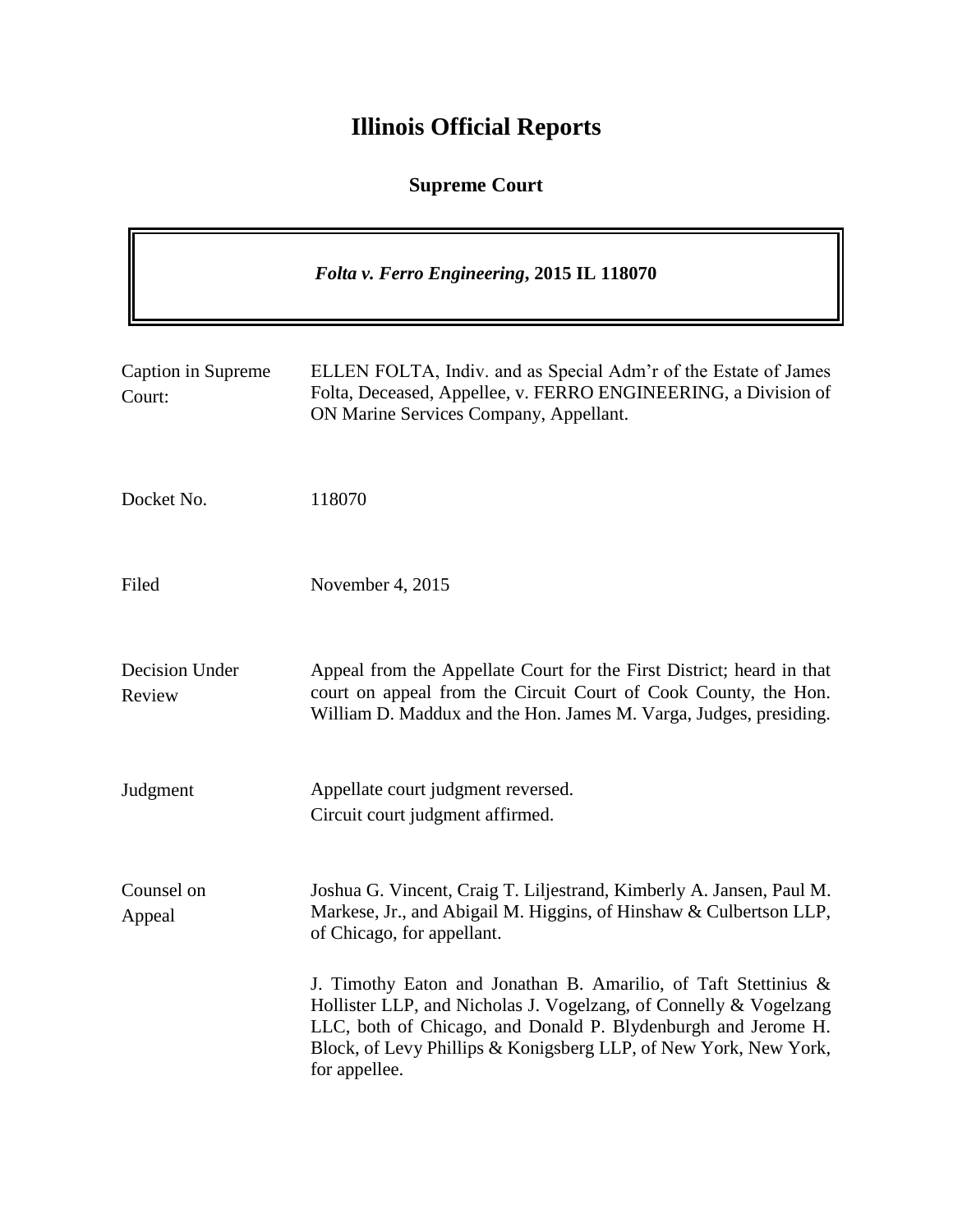Robert C. Johnson and Steven L. Merouse, of Dentons US LLP, of Chicago, for *amici curiae* American Insurance Association *et al.*

Kirk C. Jenkins, of Sedgwick LLP, of Chicago, for *amici curiae*  Caterpillar Inc., *et al.*

Craig L. Unrath, Brad A. Elward and Melissa N. Schoenbein, of Heyl, Royster, Voelker & Allen, of Peoria, and Patrick W. Stufflebeam, Drew Kemp and Julie K. Brown, of HeplerBroom LLC, of Edwardsville, for *amicus curiae* Illinois Defense Trial Counsel.

L. Elizabeth Coppoletti, of Nyhan, Bambrick, Kinzie & Lowry, P.C., and Larry Krause, both of Chicago, for *amicus curiae* Illinois Self-Insurers' Association.

Michael V. Oltmann, of Goldenberg Heller Antognoli & Rowland, P.C., of Edwardsville, and Joel A. D'Alba, of Asher, Gittler & D'Alba, Ltd., of Chicago, for *amicus curiae* Illinois AFL-CIO.

Kathy Byrne, of Cooney & Conway, of Chicago, for *amicus curiae* Illinois Trial Lawyers Association.

John Simmons and Ted N. Gianaris, of Simmons Hanly Conroy, of Alton, for *amicus curiae* Asbestos Disease Awareness Organization.

Justices JUSTICE THEIS delivered the judgment of the court, with opinion. Chief Justice Garman and Justices Karmeier and Burke concurred in the judgment and opinion. Justice Freeman dissented, with opinion, joined by Justice Kilbride. Justice Thomas took no part in the decision.

### **OPINION**

¶ 1 In this case we are asked to consider whether an employee can bring an action against an employer outside of the Workers' Compensation Act (820 ILCS 305/1 *et seq.* (West 2010)) and the Workers' Occupational Diseases Act (820 ILCS 310/1 *et seq.* (West 2010)), when the employee's injury or disease first manifests after the expiration of certain time limitations under those acts. For the following reasons, we hold that under these circumstances, the employee's action is barred by the exclusive remedy provisions of those acts.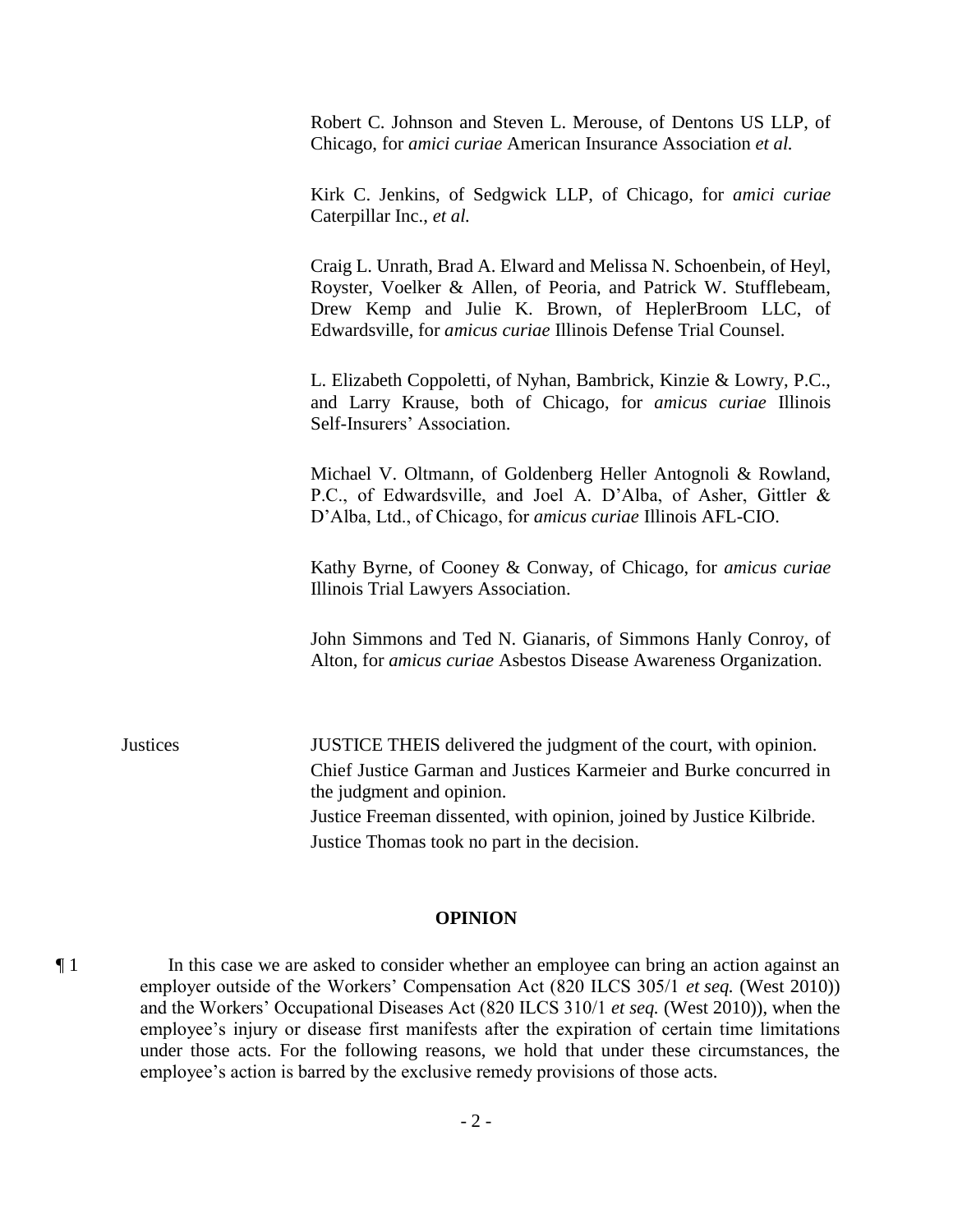### ¶ 2 BACKGROUND

¶ 3 For four years, from 1966 to 1970, James Folta was employed as a shipping clerk and product tester for defendant Ferro Engineering. During that time period, as part of his job duties, he was exposed to products containing asbestos. Forty-one years later, in May 2011, James was diagnosed with mesothelioma, a disease associated with asbestos exposure. One month later, he brought a civil action in the circuit court of Cook County against 15 defendants, including Ferro Engineering, to recover damages for the disease he developed allegedly as a consequence of his exposure to the asbestos-containing products while employed by Ferro Engineering. James specifically sought relief against Ferro Engineering under several theories, including, *inter alia*, negligence.

¶ 4 Thereafter, Ferro Engineering filed a motion to dismiss the complaint pursuant to section 2-619(a)(9) of the Code of Civil Procedure (735 ILCS  $5/2$ -619(a)(9) (West 2010)) arguing, *inter alia*, that James's claims against it were barred by the exclusive remedy provisions of the Workers' Compensation Act (820 ILCS 305/5(a), 11 (West 2010)) and the Workers' Occupational Diseases Act (820 ILCS 310/5(a), 11 (West 2010)). In response, James maintained that his action fell outside the exclusive remedy provisions because his claims were not "compensable" under the acts. He asserted that since the symptoms of his injury did not manifest until more than 40 years after his last exposure to asbestos, and any potential asbestos-related compensation claim was barred before he became aware of his injury under the 25-year limitation provision in section 6(c) of the Workers' Occupational Diseases Act (820 ILCS 310/6(c) (West 2010)), his cause of action in the circuit court was not barred.

¶ 5 During the pendency of the litigation, James died, and his widow, Ellen Folta (Folta), was substituted individually and as special administrator of James's estate. The complaint was later amended to assert a claim for wrongful death against Ferro Engineering and the other defendants under the Wrongful Death Act (740 ILCS 180/1 *et seq*. (West 2010)).

¶ 6 The circuit court granted Ferro Engineering's motion to dismiss, holding that the action was barred by the exclusive remedy provisions. Specifically related to this appeal, the court found that the running of the limitations period did not render the cause of action noncompensable under the acts. Following the resolution of the claims against the remaining defendants, which were dismissed after settlement or otherwise, Folta appealed from the dismissal of the claims against Ferro Engineering.

¶ 7 The appellate court reversed and remanded. 2014 IL App (1st) 123219. Relying on this court's ruling in *Meerbrey v. Marshall Field & Co.*, 139 Ill. 2d 455 (1990), the appellate court explained that an injured employee may bring a common-law action against his employer where "the injury is not compensable under the Act." (Internal quotation marks omitted.) 2014 IL App (1st) 123219, ¶ 27. The appellate court determined that the term "compensability" must relate to the "ability to recover under the Act." *Id.* ¶ 31. It found that Folta's injury was "quite literally not compensable" under the Workers' Compensation Act because all possibility of recovery was foreclosed due to the nature of his injury and the fact that his disease did not manifest until after the statute of repose expired. *Id.* ¶ 36 ("Through no fault of his own, [he] never had an opportunity to seek compensation under the Act."). Accordingly, the appellate court held that Folta's suit against Ferro Engineering was not barred by the exclusivity provisions of the Workers' Compensation Act and the Workers' Occupational Diseases Act and remanded for further proceedings. *Id.* ¶ 44.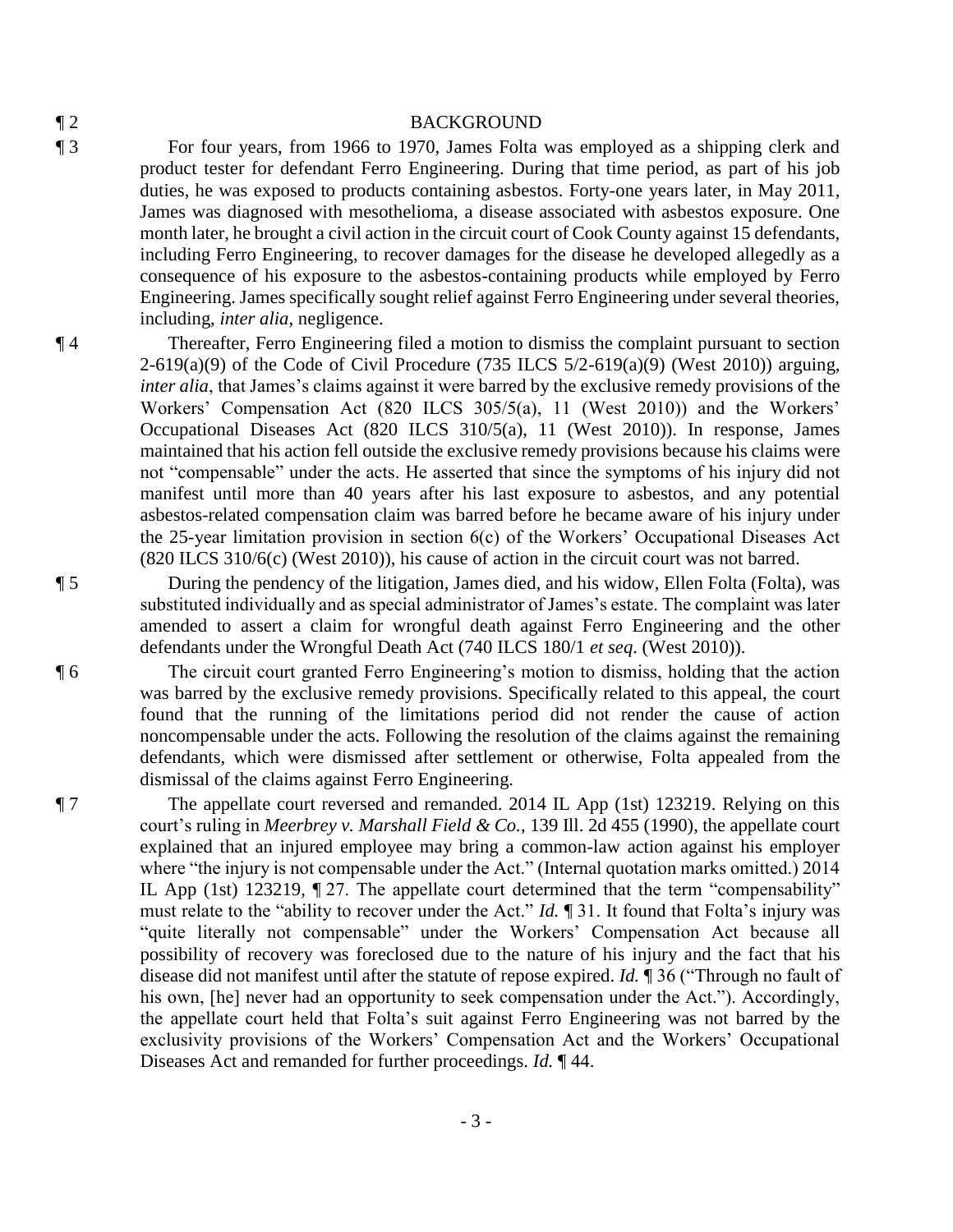¶ 8 We allowed Ferro Engineering's petition for leave to appeal. Ill. S. Ct. R. 315 (eff. July 1, 2013). We additionally allowed *amici curiae* briefs in support of both parties.<sup>1</sup> Ill. S. Ct. R. 345 (eff. Sept. 20, 2010).

### ¶ 9 ANALYSIS

¶ 10 This case requires us to interpret the exclusive remedy provisions of the Workers' Compensation Act (820 ILCS 305/5(a), 11 (West 2010)) and the Workers' Occupational Diseases Act (820 ILCS 310/5(a), 11 (West 2010)). Specifically, we are asked to consider whether these provisions bar an employee's cause of action against an employer to recover damages for a disease resulting from asbestos exposure which arose out of and in the course of employment even though no compensation is available under those acts due to statutory time limits on the employer's liability. The question is one of law, which we review *de novo*. *Cassens Transport Co. v. Illinois Industrial Comm'n*, 218 Ill. 2d 519, 524 (2006).

¶ 11 To answer this question, we begin with a brief overview of the well-established purpose of the acts. The Workers' Occupational Diseases Act provides compensation for diseases arising out of, and in the course of, employment. 820 ILCS 310/1(d) (West 2010). That Act is modeled after and designed to complement the Workers' Compensation Act, which provides financial protection for accidental injuries arising out of, and in the course of, employment. See 820 ILCS 305/1(d) (West 2012). In enacting these statutes, the General Assembly established a new framework for recovery to replace the common-law rights and liabilities that previously governed employee injuries. *Sharp v. Gallagher*, 95 Ill. 2d 322, 326 (1983); *Zimmerman v. Buchheit of Sparta, Inc.*, 164 Ill. 2d 29, 44 (1994) ("[t]he [Act] reflects the legislative balancing of rights, remedies, and procedures that govern the disposition of employees' work-related injuries"); *Duley v. Caterpillar Tractor Co.*, 44 Ill. 2d 15, 18 (1969) (" 'The act was designed as a substitute for previous rights of action of employees against employers and to cover the whole ground of the liabilities of the master, and it has been so regarded by all courts.' " (quoting *Matthiessen & Hegeler Zinc Co. v. Industrial Board*, 284 Ill. 378, 382 (1918))).

 $\overline{a}$ 

¶ 12 In exchange for a system of no-fault liability upon the employer, the employee is subject to statutory limitations on recovery for injuries and occupational diseases arising out of and in the course of employment. The acts further provide that the statutory remedies " 'shall serve as the employee's exclusive remedy if he sustains a compensable injury.' " *Sharp*, 95 Ill. 2d at 326-27 (quoting *McCormick v. Caterpillar Tractor Co.*, 85 Ill. 2d 352, 356 (1981)). Accordingly, both acts contain an exclusive remedy provision as part of the *quid pro quo* which balances the sacrifices and gains of employees and employers. *Meerbrey*, 139 Ill. 2d at 462.

<sup>&</sup>lt;sup>1</sup>In support of Folta, we allowed briefs from the Illinois Trial Lawyers Association, the Asbestos Disease Awareness Organization, and the Illinois AFL-CIO. In support of Ferro Engineering, we allowed a joint brief from various businesses, including Caterpillar, Inc., Aurora Pump Company, Innophos, Inc., Rockwell Automation, Inc., United States Steel Corporation, F.H. Leinweber Company, Inc., Driv-Lok, Inc., Ford Motor Company, and ExxonMobil Oil Corporation; as well as briefs from the Illinois Self-Insurers' Association, the Illinois Defense Trial Counsel; and a joint brief from the American Insurance Association, Property Casualty Insurers Association of America, and the Travelers Indemnity Company.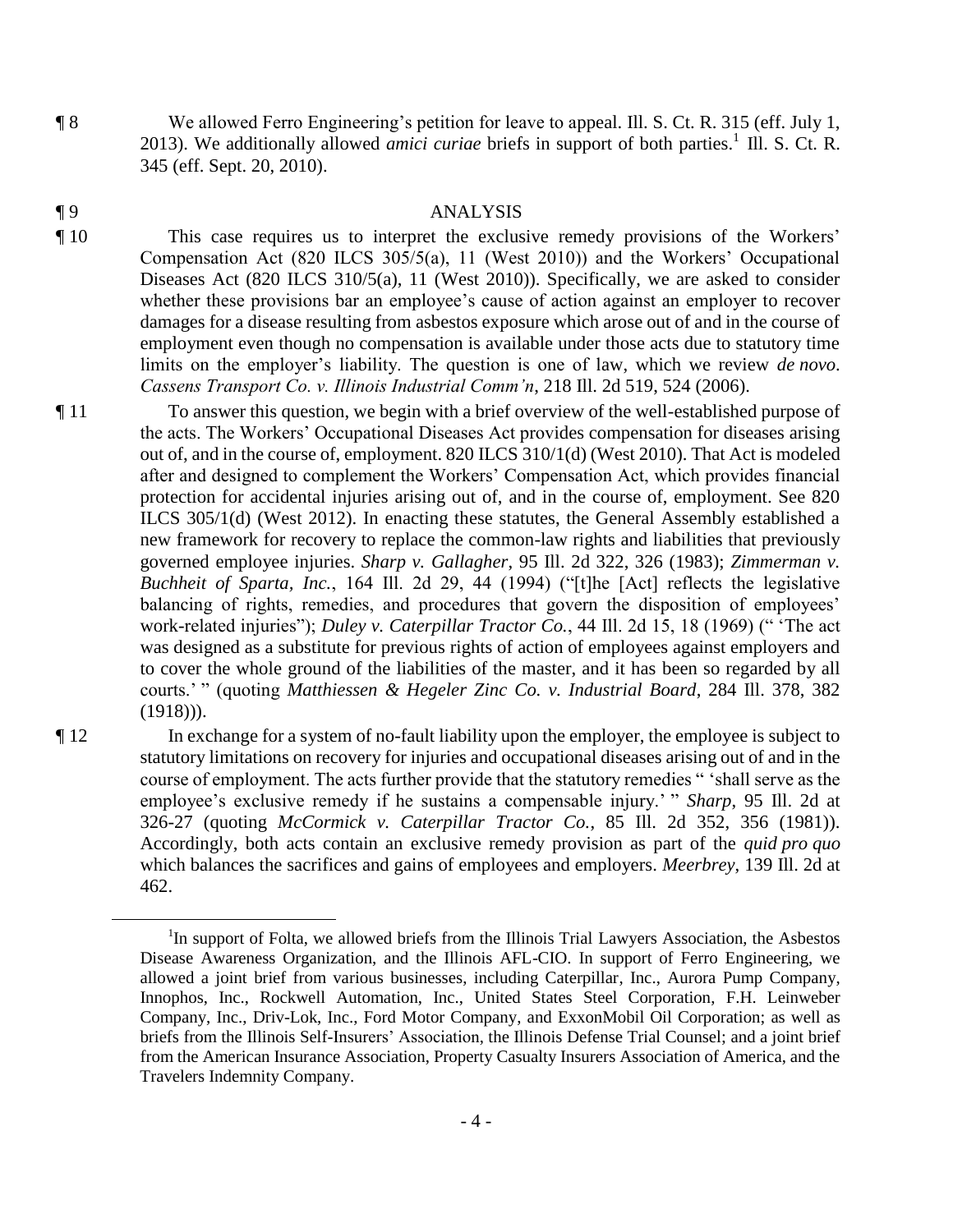¶ 13 The exclusive remedy provisions are embodied in two separate sections of the acts. Section 5(a) of the Workers' Occupational Diseases Act provides, in pertinent part, as follows:

> "§ 5. (a) There is no common law or statutory right to recover compensation or damages from the employer \*\*\* for or on account of any injury to health, disease, or death therefrom, other than for the compensation herein provided \*\*\*." 820 ILCS 310/5(a) (West 2010).

Similarly, section 11 of the same Act provides:

"§ 11. The compensation herein provided for shall be the full, complete and only measure of the liability of the employer bound by election under this Act and such employer's liability for compensation and medical benefits under this Act shall be exclusive and in place of any and all other civil liability whatsoever, at common law or otherwise, to any employee or his legal representative on account of damage, disability or death caused or contributed to by any disease contracted or sustained in the course of the employment." 820 ILCS 310/11 (West 2010).

The corresponding exclusivity provisions in sections 5 and 11 of the Workers' Compensation Act (820 ILCS 305/5(a), 11 (West 2010)) have been viewed analogously for purposes of judicial construction. See *Dur-Ite Co. v. Industrial Comm'n*, 394 Ill. 338, 344 (1946) (stating that the acts are "homologous"); *James v. Caterpillar Inc.*, 242 Ill. App. 3d 538, 549-50 (1993); *Handley v. Unarco Industries, Inc.*, 124 Ill. App. 3d 56, 70 (1984). Thus, cases that have construed the exclusivity provisions in the context of the Workers' Compensation Act would also apply in the context of the Workers' Occupational Diseases Act.

¶ 14 In discussing the scope of the exclusivity provisions under the Workers' Compensation Act, this court has indicated that the Act generally provides the exclusive means by which an employee can recover against an employer for a work-related injury. *Meerbrey*, 139 Ill. 2d at 462. However, an employee can escape the exclusivity provisions of the Act if the employee establishes that the injury (1) was not accidental; (2) did not arise from his employment; (3) was not received during the course of employment; or (4) was not compensable under the Act. *Id.* (citing *Collier v. Wagner Castings Co.*, 81 Ill. 2d 229, 237 (1980)).

- ¶ 15 With respect to the first three categories, we have explained that where an injury is intentionally inflicted by an employer or does not arise out of and in the course of the employment, it is outside the purview of the Act. Therefore, the exclusive remedy provisions are not implicated and do not bar the action. See, *e.g.*, *Collier*, 81 Ill. 2d at 239-40 (intentional torts fall outside the scope of the Act as they are not accidental and do not arise from the conditions of employment); *Handley v. Unarco Industries, Inc.*, 124 Ill. App. 3d 56, 72 (1984) ("we are not persuaded that this legislative balance was meant to permit an employer who encourages, commands, or commits an intentional tort to use the act as a shield against liability by raising the bar of the statute and then shifting liability throughout the system on other innocent employers").
- ¶ 16 Folta does not dispute that James's asbestos exposure resulting in mesothelioma was accidental and arose out of and during the course of his employment. To escape the exclusivity provisions in this case, Folta relies on the fourth category, equating "compensable" with the possibility to recover benefits. Folta contends that James's injury is not compensable because he never had an opportunity to recover any benefits under the Act. That is, through no fault of his own, the claim was time-barred before his disease manifested. In contrast, Ferro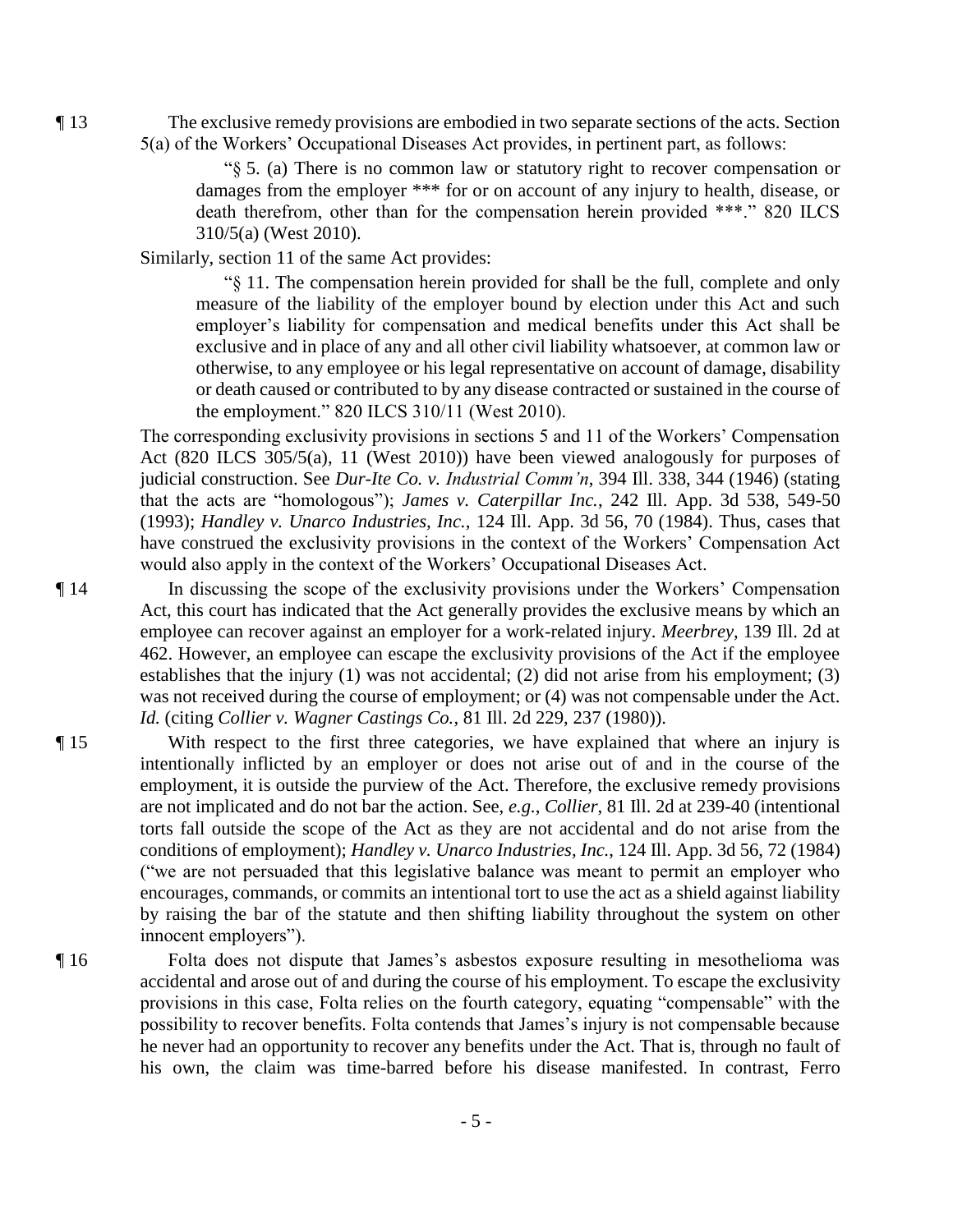Engineering maintains that whether an injury is compensable is defined by the scope of the Act's coverage and not on the particular employee's ability to recover benefits.

¶ 17 With respect to the fourth category, this court has had limited opportunity to address what we originally meant in *Collier* when we used the phrase "not compensable" to carve out a category of injuries for which the exclusive remedy provision would not be applicable.

¶ 18 In 1965, this court had previously explained that a "compensable" injury was one suffered in the line of duty, which meant that the injury arose out of and in the course of employment. *Sjostrom v. Sproule*, 33 Ill. 2d 40, 43 (1965); see also *Unger v. Continental Assurance Co.*, 107 Ill. 2d 79, 85 (1985) (explaining that the "line of duty" test has been interpreted in the same way as the test of compensability: that is, an injury will be found to be compensable if it arose out of and in the course of employment).

- ¶ 19 Although this court equated "compensable" with "line of duty," the sole question raised in those cases was whether the plaintiff's injuries arose out of or in the course of his employment. In another line of cases we further refined our inquiry as to what is meant by compensable by considering whether an employee was covered under the Act where the essence of the harm was a psychological disability and not a traditional physical injury.
- ¶ 20 In *Pathfinder Co. v. Industrial Comm'n*, 62 Ill. 2d 556 (1976), an employee brought a claim for disability benefits under the Act as a result of the severe emotional shock she suffered after assisting a coemployee whose hand was severed in a machine. The court held that "a psychological disability is not of itself noncompensable under the Workmen's Compensation Act." *Id.* at 563. The court reasoned that this type of injury was within the concept of how we defined an accidental injury. The court found that the term "accident" was defined broadly and included anything that happened "without design or an event which is unforeseen by the person to whom it happens." *Id.* Therefore, the court concluded that an employee who suffered a sudden, severe emotional shock after witnessing the injury of a coemployee had suffered an accident within the meaning of the Act, even though the employee sustained no physical trauma or injury. *Id.* Thus, the workers' compensation claim could proceed.
- ¶ 21 Thereafter, in *Collier*, the court was asked to consider whether an employee could bring a common-law action to recover for the emotional distress arising from an employer's conduct in failing to provide medical assistance after he suffered a heart attack. In addressing whether the employee could escape the bar of the exclusivity provisions, the court set out four categories, without citation, including consideration of whether the injury was "compensable" under the Act. *Collier*, 81 Ill. 2d at 237. The court merely relied on the decision in *Pathfinder* to find that emotional distress was "compensable" under the Act and, therefore, a claim for emotional damages could not escape the bar of the exclusivity provisions. *Id.*
- ¶ 22 Lastly, in *Meerbrey*, the court considered whether emotional distress suffered as a consequence of false imprisonment, false arrest, or malicious prosecution was "compensable" under the Act. Although the court recognized that some jurisdictions had held that the type of emotional injuries suffered as a result of being falsely imprisoned were not the type of "personal injury" covered by workers' compensation laws, the court found they were compensable where the employee failed to differentiate the type of emotional injuries from those suffered in *Pathfinder* and *Collier*. *Meerbrey*, 139 Ill. 2d at 467-68.
- 

¶ 23 Thus, *Pathfinder*, *Collier* and *Meerbrey* stand for the proposition that whether an injury is compensable is related to whether the type of injury categorically fits within the purview of the

- 6 -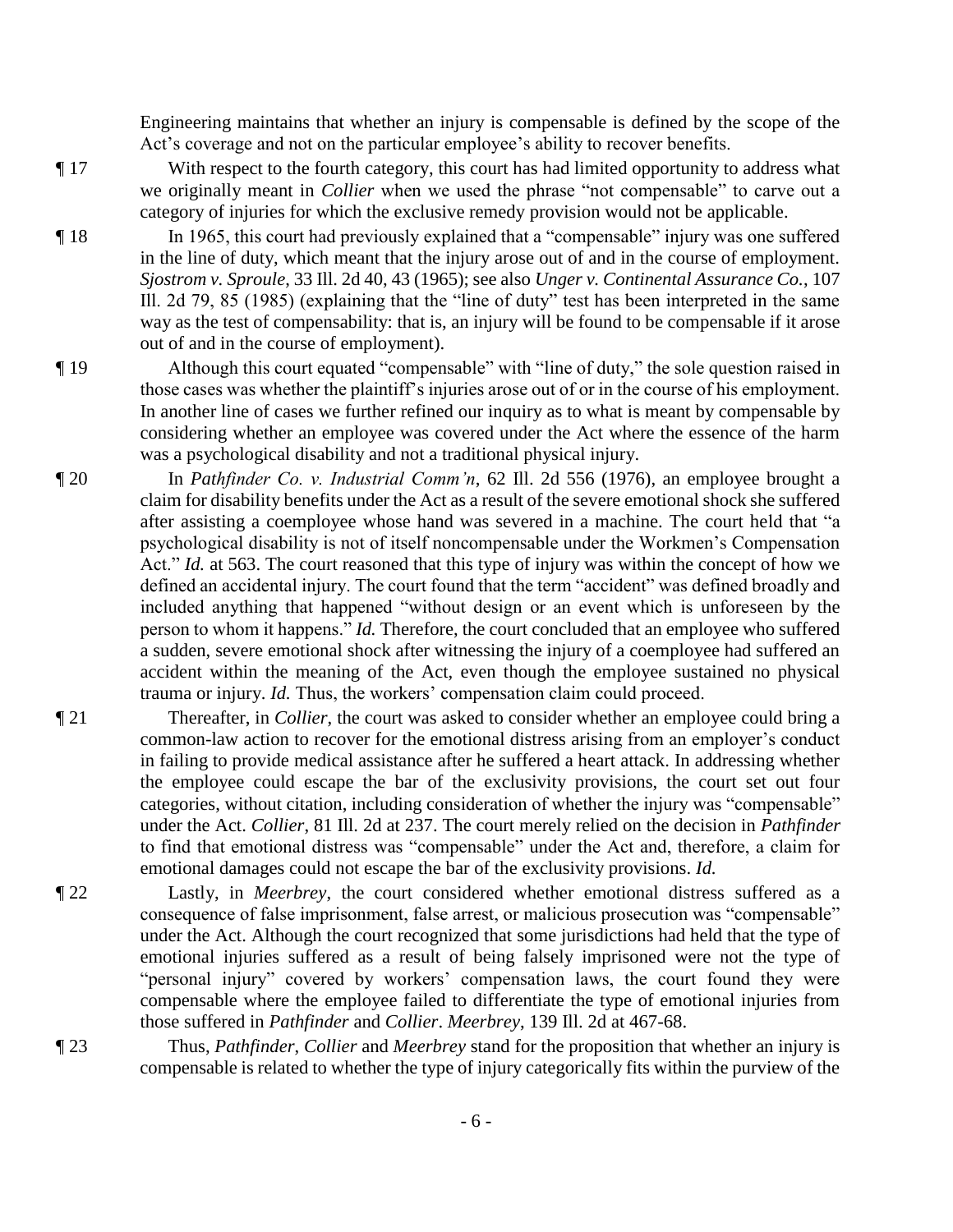Act. These cases do not stand for the proposition that whether an injury is compensable is defined by whether there is an ability to recover benefits for a particular injury sustained by an employee. In all of these cases, the exclusivity provisions barred a common-law cause of action.

¶ 24 Here, there is no question that based on the allegations in the complaint, James's disease is the type of disease intended to fall within the purview of the Act. An "occupational disease" is defined as one "arising out of and in the course of the employment." 820 ILCS 310/1(d) (West 2010). A disease arises out of the employment if there is a "causal connection between the conditions under which the work is performed and the occupational disease." *Id.* The disease "must appear to have had its origin \*\*\* in a risk connected with the employment and to have flowed from that source as a rational consequence." *Id.* There is no dispute for purposes of this appeal that James's disease was precipitated by occupational exposure to asbestos.

- ¶ 25 Moreover, the Act specifically addresses diseases caused by asbestos exposure, and, indeed, employees and spouses have recovered for disabilities or death arising from workplace asbestos exposure, including mesothelioma. See, *e.g.*, *Kieffer & Co. v. Industrial Comm'n*, 263 Ill. App. 3d 294 (1994) (employee, who had been exposed to asbestos in the workplace for 40 years, died after being diagnosed with mesothelioma, and his widow was entitled to recover benefits); *Owens Corning Fiberglas Corp. v. Industrial Comm'n*, 198 Ill. App. 3d 605 (1990) (widow had an independent claim for death benefits arising from her husband's mesothelioma); *H&H Plumbing Co. v. Industrial Comm'n*, 170 Ill. App. 3d 706 (1988) (employee who was exposed to asbestos in the workplace as a pipefitter recovered under the Workers' Occupational Diseases Act for his lung disease); *Zupan v. Industrial Comm'n*, 142 Ill. App. 3d 127 (1986) (employee who was exposed to asbestos in the workplace for 22 years as a bricklayer recovered under the Workers' Occupational Diseases Act). Thus, it is evident that the legislature intended that occupational diseases arising from workplace asbestos exposure are the type of injury contemplated to be within the scope of the Act. Accordingly, under *Pathfinder*, *Collier* and *Meerbrey*, James's injury is the type of injury compensable under the Act.
- ¶ 26 Nevertheless, those cases never addressed specifically whether the exclusivity provisions would bar a cause of action where there was no possibility of seeking compensation benefits under the Act because of certain time limitations on the employer's liability. In *Moushon v. National Garages, Inc.*, 9 Ill. 2d 407 (1956), and *Duley v. Caterpillar Tractor Co.*, 44 Ill. 2d 15 (1969), however, this court had some opportunity to consider the interplay between certain provisions under the Workers' Compensation Act that limit the employer's liability and the exclusive remedy provisions.
- ¶ 27 In *Moushon*, an employee was injured while operating equipment at his workplace. The employer provided medical, surgical and hospital services related to the injury under the Act, but the employee brought an action to recover damages for his resulting permanent impotence. *Moushon*, 9 Ill. 2d at 410-13. This court held that the exclusivity provisions of the Act barred the employee's cause of action even though no compensation for his permanent injury was provided for under the Act. *Id.* at 410-12.
- ¶ 28 Notably, the *Moushon* court did not adopt the view articulated by the dissenting judge that where "no compensation benefits are provided in the act for the particular injury, so that no remedy is afforded the employee under the act for an injury caused by the employer's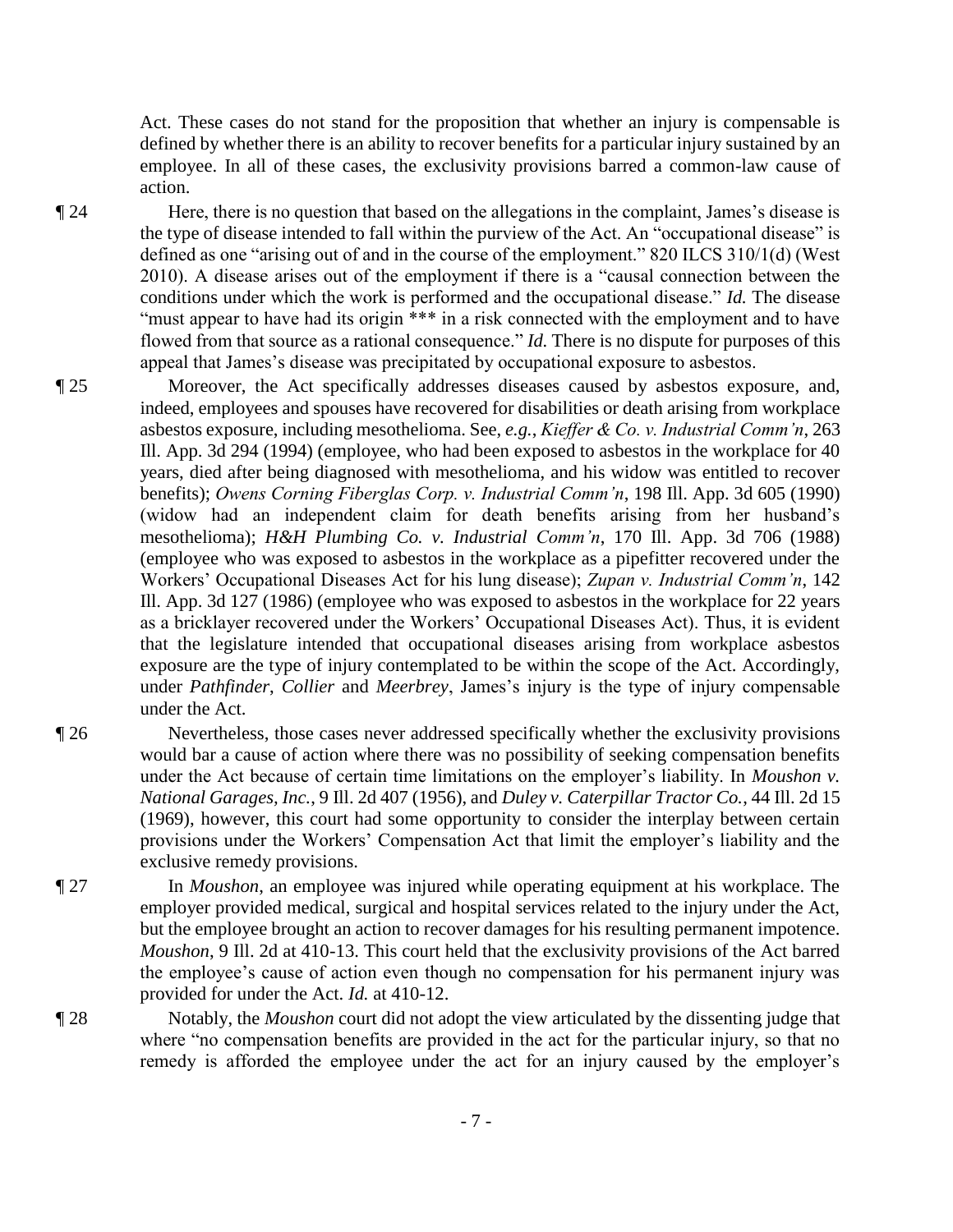negligence, then a common-law action for damages should be allowed." *Id.* at 418 (Bristow, J., dissenting, joined by Davis, J.).

¶ 29 In *Duley*, the husband of a deceased employee who was fatally injured in a workplace accident brought a wrongful death action against the employer. The employer had paid for the burial expenses as a result of the death, but no other compensation benefits were payable to the husband under the Workers' Compensation Act because the Act limited compensation to those who were dependents of the injured employee. *Duley*, 44 Ill. 2d at 16-18. This court held that the exclusive remedy provisions of the Workers' Compensation Act barred his action even though the husband could not recover for his damages under the Act, other than the nominal amount of funeral expenses. *Id.* at 18.

¶ 30 Thus, since 1956, this court has held that despite limitations on the amount and type of recovery under the Act, the Act is the employee's exclusive remedy for workplace injuries.

¶ 31 With this understanding, we now specifically address Folta's arguments. Essentially, Folta contends that the exclusive remedy provisions assume the *possibility* of a right to compensation. In this case, Folta argues that because of the latency of James's disease, various sections, including 6(d) of the Workers' Compensation Act (820 ILCS 305/6(d) (West 2010)) and sections 6(c) and 1(f) of the Workers' Occupational Diseases Act (820 ILCS 310/6(c), 1(f) (West 2010)), precluded her from recovering compensation benefits or even filing an application for benefits because James's injury fell outside those limitations periods of the acts and, therefore, any possibility to even seek compensation benefits was foreclosed. Therefore, Folta maintains that under these circumstances, the employer should not enjoy the benefit of the exclusivity provisions.

¶ 32 We agree that section 6(c) of the Workers' Occupational Diseases Act does bar Folta's right to file an application for compensation. That section provides that, "[i]n cases of disability caused by exposure to \*\*\* asbestos, unless application for compensation is filed with the Commission within 25 years after the employee was so exposed, the right to file such application shall be barred." 820 ILCS  $310/6(c)$  (West 2010); see also 820 ILCS 305/6(d) (West 2010) (analogous 25-year limitation period under the Workers' Compensation Act). Section 6(c) further provides that "[i]n cases of death occurring within 25 years from the last exposure to \*\*\* asbestos, application for compensation must be filed within 3 years of death \*\*\*." 820 ILCS 310/6(c) (West 2010).

¶ 33 Based on the plain language of this section, this provision acts as a statute of repose and creates an absolute bar on the right to bring a claim. In contrast to a statute of limitations, which determines the time within which a lawsuit may be brought after a cause of action has accrued, a statute of repose extinguishes the action after a defined period of time, regardless of when the action accrued. *DeLuna v. Burciaga*, 223 Ill. 2d 49, 61 (2006) (citing *Ferguson v. McKenzie*, 202 Ill. 2d 304, 311 (2001)). It begins to run when a specific event occurs, "regardless of whether an action has accrued or whether any injury has resulted." *Ferguson*, 202 Ill. 2d at 311. Thus, the statute of repose limit is " 'not related to the accrual of any cause of action; the injury need not have occurred, much less have been discovered.' " *CTS Corp. v. Waldburger*, 573 U.S. \_\_\_, \_\_\_, 134 S. Ct. 2175, 2182-83 (2014) (quoting 54 C.J.S. *Limitations of Actions* § 7, at 24 (2010)). The purpose of a repose period is to terminate the possibility of liability after a defined period of time. After the expiration of the repose period, there is no longer a recognized right of action. *Evanston Insurance Co. v. Riseborough*, 2014 IL 114271, ¶ 16.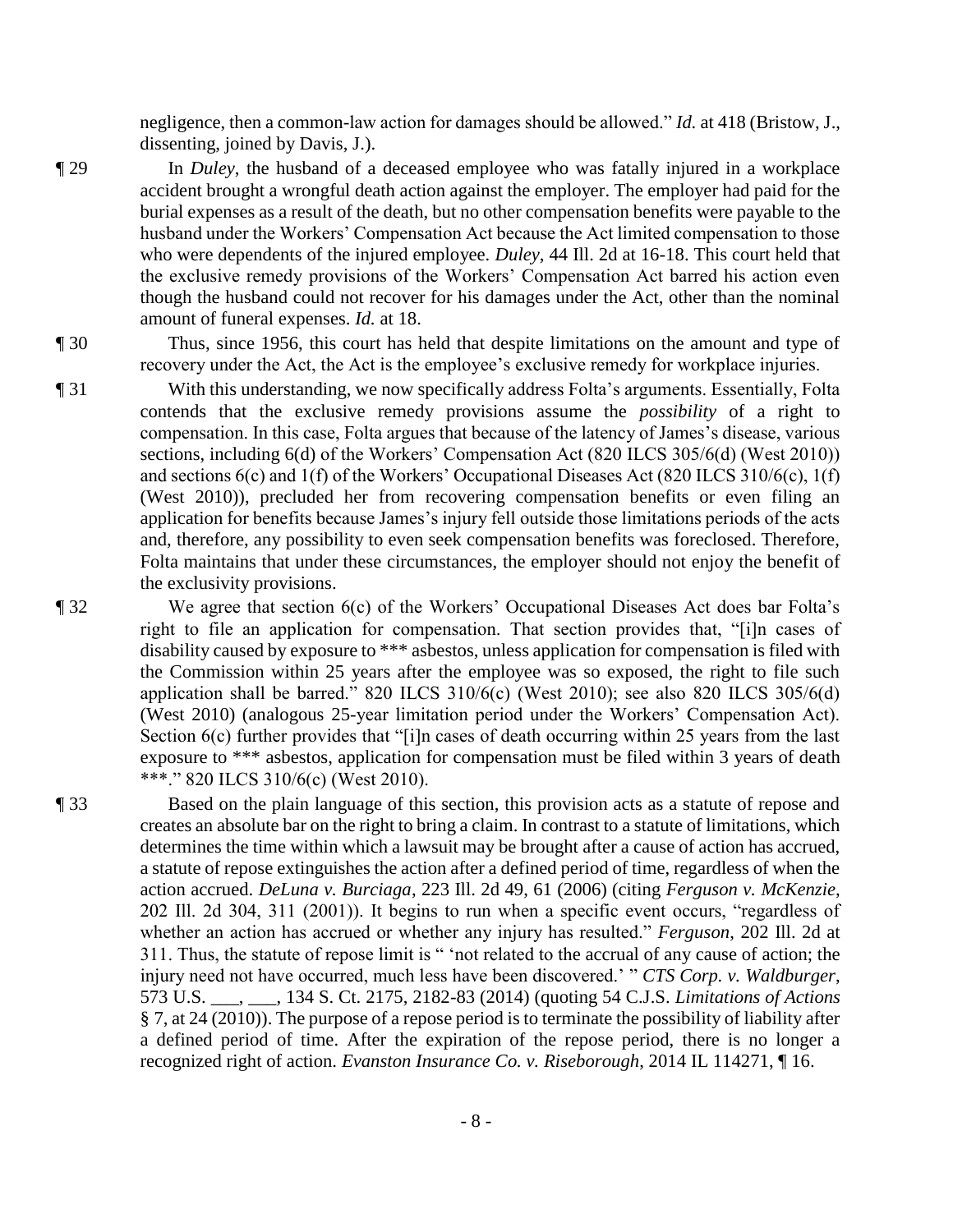- ¶ 34 Thus, the General Assembly intended to provide an absolute definitive time period within which all occupational disease claims arising from asbestos exposure must be brought. Since James's last employment exposure to asbestos was in 1970, the 25-year period of repose has long since expired. The fact that Folta was not at fault for failing to file a claim sooner due to the nature of the disease is not a consideration that is relevant to a statute of repose. Although the statute barred Folta's claim before it had yet accrued, that is the purpose of such a provision.
- ¶ 35 To construe the scope of the exclusive remedy provisions to allow for a common-law action under these circumstances would mean that the statute of repose would cease to serve its intended function, to extinguish the employer's liability for a work-related injury at some definite time. Further, this interpretation would directly contradict the plain language of the exclusive remedy provision which provides that the employer's liability is "exclusive and *in place of* any and all other civil liability whatsoever, at common law or otherwise." (Emphasis added.) 820 ILCS 310/11 (West 2010).
- ¶ 36 Thus, the fact that through no fault of the employee's own, the right to seek recovery under the acts was extinguished before the claim accrued because of the statute of repose does not mean that the acts have no application or that Folta was then free to bring a wrongful death action in circuit court. Rather, where the injury is the type of work-related injury within the purview of the acts, the employer's liability is governed exclusively by the provisions of those acts.
- 

 $\overline{a}$ 

¶ 37 We do not find that the provisions in section 1(f) of the Workers' Occupational Diseases Act would lead us to a different result. Generally, section 1(f) provides that "[n]o compensation shall be payable for \*\*\* any occupational disease unless disablement \*\*\* occurs within two years after the last day of the last exposure to the hazards of the disease." 820 ILCS 310/1(f) (West 2010). Specifically, in cases of occupational disease caused by the inhalation of asbestos dust, no compensation is payable unless disablement occurs "within [three] years after the last day of the last exposure to the hazards of such disease." *Id.*

¶ 38 Folta maintains that since James's disease did not manifest until after the time limitation in section 1(f), and since she and James were both precluded from recovering any compensation benefits offered by the statute, the effect was to essentially exclude this latent disease from coverage under the Act. Thus, Folta asserts that her recourse against the employer must be found in the common law. $2$ 

¶ 39 In support of her contentions, Folta relies in part on the Pennsylvania Supreme Court's decision in *Tooey v. AK Steel Corp.*, 81 A.3d 851 (Pa. 2013). There, the court construed the Pennsylvania Workers' Compensation Act, which defined "injury" to include "occupational disease," to provide that, if occupational disease was the basis for compensation, that Act only

<sup>&</sup>lt;sup>2</sup>We note that Folta never raised section 1(f) as a basis to defeat Ferro Engineering's motion to dismiss in the trial court and, thus, the trial court never ruled on its impact. Traditionally, we have held that an issue not raised in the trial court is forfeited and cannot be raised for the first time on appeal. See *Daniels v. Anderson*, 162 Ill. 2d 47, 58 (1994) (the theory upon which a case is tried in the lower court cannot be changed on review, and an issue not presented or considered by the trial court cannot be raised for the first time on review). Ferro Engineering did not address the impact of section 1(f) either in the appellate court or before this court, but has failed to bring defendant's forfeiture of the issue to the attention of the appellate court or this court. Therefore, we choose to address the argument.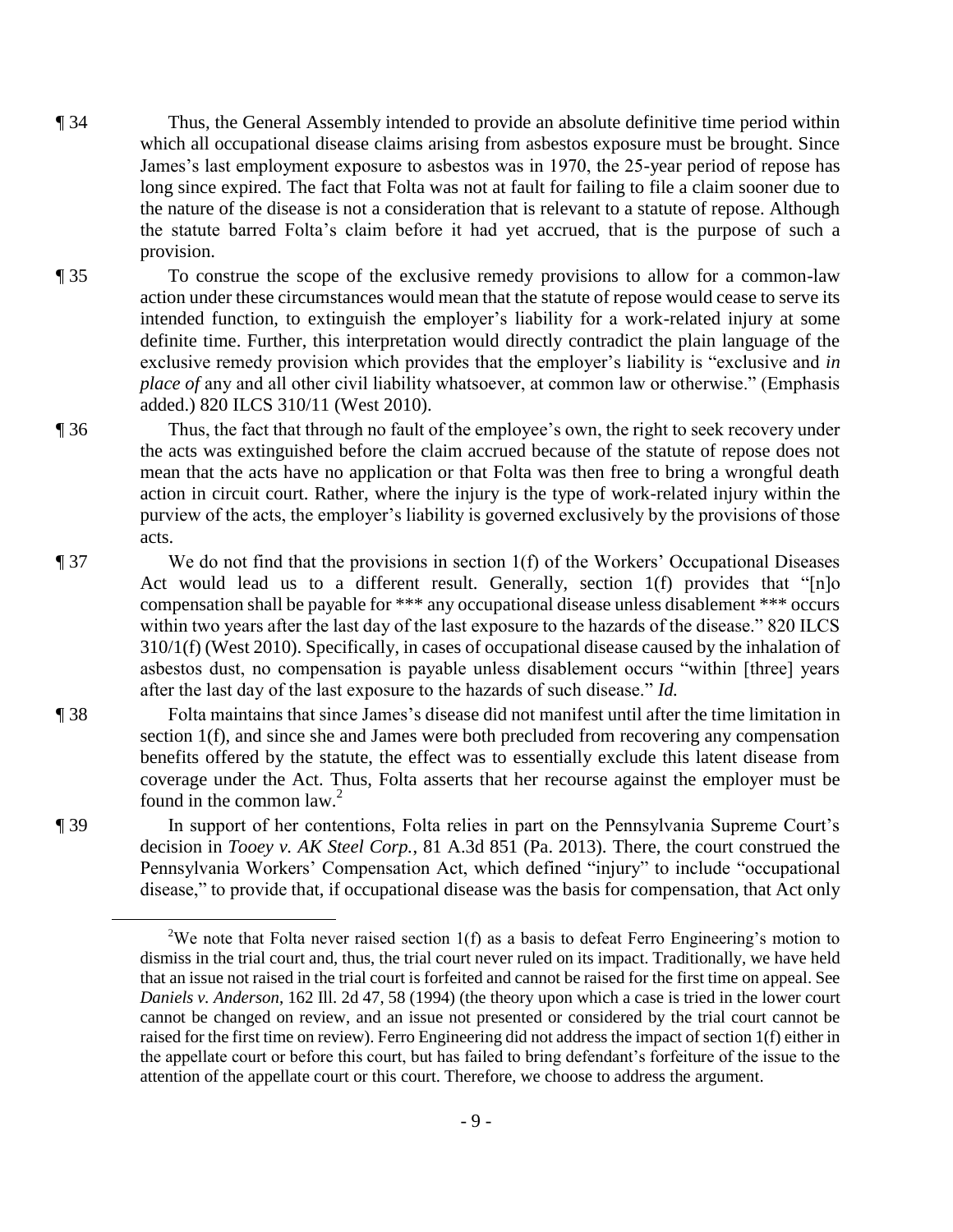applied to disability or death resulting from such disease and occurring within a 300-week time window. The court held, over a dissent, that this time limitation "operate[d] as a *de facto* exclusion of coverage under the Act for essentially all mesothelioma claims," where the average latency period for mesothelioma was found to be 30 to 50 years. *Id*. at 863. Therefore, the court held that the common-law claims were not barred by the exclusivity provisions of the Pennsylvania Act. *Id.* at 865.

- ¶ 40 We do not believe that Illinois's statutory scheme operates as "a *de facto*" exclusion of coverage for latent occupational disease claims. Rather, under our statute, whether compensation benefits are awarded for an occupational disease depends upon the facts and circumstances of each particular case based on proof presented to the Workers' Compensation Commission of when a disability manifested. See, *e.g.*, *Plasters v. Industrial Comm'n*, 246 Ill. App. 3d 1 (1993) (Commission determined that employee proved disablement within two years of his last exposure based on testimony indicating that the claimant was impaired from the disease at the time he retired from mining.).
- ¶ 41 Given the plain language of the exclusive remedy provisions, which state that there is no right to recover damages from the employer for "*any* injury to health, disease, or death therefrom, other than for the compensation herein provided" (emphasis added) (820 ILCS 310/5(a) (West 2010)), and that the Act is exclusive with respect to "*any* disease contracted or sustained in the course of the employment" (emphasis added) (820 ILCS 310/11 (West 2010)), it would be a radical departure to suggest that the exclusivity provisions apply only for certain occupational diseases in which the disability manifests within the time limitation.
- ¶ 42 Furthermore, this limitation on the employer's liability was originally enacted in 1936 (1935-36 Ill. Laws 40 (§ 5)). It has remained in the statute unchanged for the last 79 years despite numerous amendments to other provisions of the Act. Since 1936, section 1(f) has functioned as a temporal limitation on the availability of compensation benefits and not as a basis to remove occupational diseases from the purview of the Act. Consistent with *Collier* and *Meerbrey*, the litmus test is not whether there is an ability to recover benefits. Nothing in our statute or the history of our jurisprudence suggests that a temporal limitation removes a work-related injury from the purview of the Act.
- ¶ 43 We are cognizant of the harsh result in this case. Nevertheless, ultimately, whether a different balance should be struck under the acts given the nature of the injury and the current medical knowledge about asbestos exposure is a question more appropriately addressed to the legislature. It is the province of the legislature to draw the appropriate balance. It is not our role to inject a compromise, but, rather, to interpret the acts as written. See *Roselle Police Pension Board v. Village of Roselle*, 232 Ill. 2d 546, 557 (2009) (this court does not "sit as a superlegislature to weigh the wisdom of legislation [or] to decide whether the policy which it expresses offends the public welfare" (internal quotation marks omitted)).
- ¶ 44 Finally, we reject Folta's assertions that to hold that the exclusive remedy provisions bar her cause of action would violate the Illinois Constitution's guarantees of equal protection (Ill. Const. 1970, art. I, § 2), prohibition against special legislation (Ill. Const. 1970, art. IV, § 13), and the right to a certain remedy (Ill. Const. 1970, art. I,  $\S$  12). Statutes are presumed to be constitutional, and the party challenging the constitutionality of a statute carries the burden of proving that the statute is unconstitutional. *People v. Hollins*, 2012 IL 112754, ¶ 13.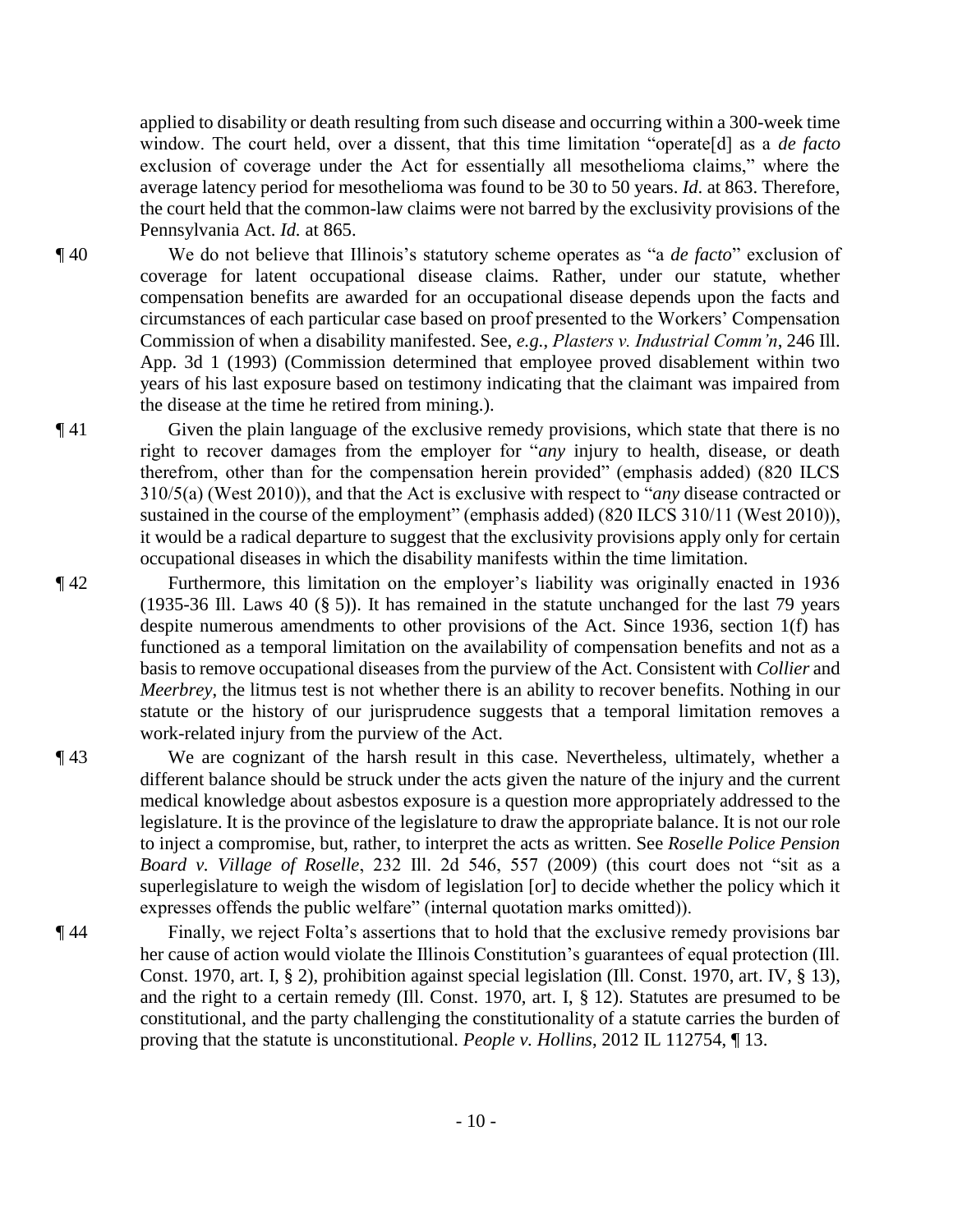- ¶ 45 Equal protection guarantees that similarly situated individuals will be treated similarly, unless the government demonstrates an appropriate reason to do otherwise. *People v. Richardson*, 2015 IL 118255, ¶ 9. Equal protection prohibits the state from according unequal treatment to persons placed by a statute into different classes for reasons wholly unrelated to the purpose of the legislation. *People v. R.L.*, 158 Ill. 2d 432, 437 (1994). A special legislation challenge is generally judged by the same standards that apply to equal protection challenges. *In re Petition of the Village of Vernon Hills*, 168 Ill. 2d 117, 123 (1995).
- ¶ 46 In an underdeveloped argument, Folta contends that interpreting the exclusive remedy provisions to deprive the family of a right to recovery against the employer would arbitrarily create two classes of similarly situated injured workers who are treated unequally and without any rational basis. Folta argues that those workers who suffer from occupational diseases with short latency periods are eligible to receive compensation benefits, while those workers who suffer from occupational diseases with long latency periods are "categorically" prohibited from a right to recover compensation benefits and are additionally prohibited from seeking common-law damages. Folta maintains that this distinction is not rationally related to any apparent legitimate state interest.

¶ 47 We disagree. Under this court's interpretation, these classes of injured workers are indeed all treated equally in terms of the right to bring an action for damages. All of these workers are precluded from seeking common-law damages. Therefore, Folta has not established any disparate treatment in the application and scope of the exclusive remedy provisions.

- ¶ 48 Furthermore, Folta's premise that all employees who suffer from occupational diseases with long latency periods are "categorically" unable to recover benefits, is incorrect. For example, in *Stypula v. City of Chicago*, Ill. Workers' Compensation Comm'n No. 98-WC-062986 (Nov. 25, 2003), a city employee was exposed to asbestos from 1976 through 1998 as a garbage hauler. He then retired, and three years later, in 2001, he was diagnosed with mesothelioma and died. Even though he had a long latency period, his widow was entitled to compensation where she filed within three years of the death because the employee's disability arose within three years of the last day of exposure. See also *Kieffer*, 263 Ill. App. 3d 294 (claimant, who had been exposed to asbestos in the workplace for 40 years, filed a claim within two years of his last exposure after being diagnosed with mesothelioma). Assuredly, there are examples where the particular facts and circumstances are such that they do not allow for recovery of benefits against the employer. But there is no "categorical" class without a right to seek benefits against their employer. Thus, we find Folta's equal protection and special legislation arguments lack merit.
- ¶ 49 Additionally, we reject Folta's argument that interpreting the scope of the exclusive remedy provisions to bar the wrongful death action would violate the certain remedy clause of the Illinois Constitution. As Folta acknowledges, this clause is " 'merely "an expression of a philosophy and not a mandate that a certain remedy be provided in any specific form." ' " (Internal quotation marks omitted.) *Cassens Transport Co.*, 218 Ill. 2d at 532 (quoting *Segers v. Industrial Comm'n*, 191 Ill. 2d 421, 435 (2000)). Additionally, this court has explained that the legislature "may restrict the class of potential defendants from whom a plaintiff may seek a remedy" without violating the certain remedy clause. *Bilyk v. Chicago Transit Authority*, 125 Ill. 2d 230, 246 (1988).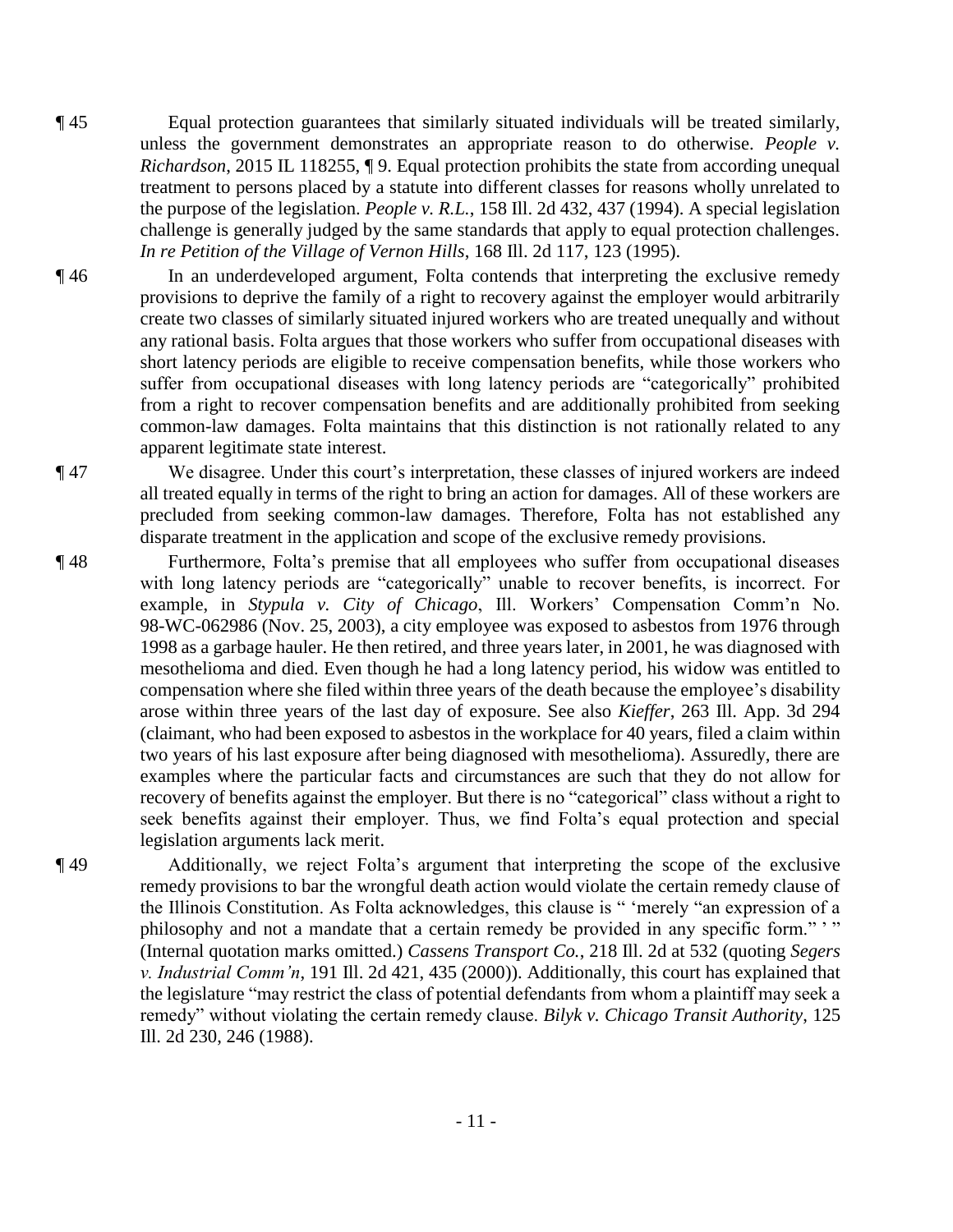¶ 50 The acts do not prevent an employee from seeking a remedy against other third parties for an injury or disease. Rather, in this case, the acts restrict the class of potential defendants from whom Folta could seek a remedy, limiting Folta's recourse for wrongful death claims to third parties other than the employer. In this case, Folta named 14 defendant manufacturers of asbestos-related products. Folta was not left without any remedy. Thus, we find no merit to the constitutional claims raised by Folta.

### ¶ 51 CONCLUSION

- ¶ 52 For all of the foregoing reasons, Folta's action against Ferro Engineering for wrongful death is barred by the exclusive remedy provisions of the Workers' Compensation Act and the Workers' Occupational Diseases Act.
- ¶ 53 Appellate court judgment reversed.
- ¶ 54 Circuit court judgment affirmed.
- ¶ 55 JUSTICE FREEMAN, dissenting:

 $\overline{a}$ 

- ¶ 56 The majority today holds that plaintiff's common-law action against his former employer is barred by the exclusive remedy provisions of the Workers' Compensation Act and the Workers' Occupational Diseases Act. Plaintiff never had the right to file an application for compensation under either of these acts, whose time limitations expired long before plaintiff's mesothelioma was manifest. Plaintiff sought relief through the instant common-law action. However, in the majority's view, the acts' exclusive remedy provisions preclude any such common-law claim. Plaintiff thus is completely barred from seeking any compensation from his former employer for his asbestos-related disease. I strongly disagree with the majority's decision. Accordingly, I dissent.
- ¶ 57 Plaintiff James Folta was employed by defendant Ferro Engineering (Ferro) from 1966 to 1970. During that time, as part of his job duties, he worked with various asbestos-containing products, allegedly on a daily basis. Forty-one years later he was diagnosed with mesothelioma, a disease associated with asbestos exposure. He subsequently brought a civil action in circuit court against 15 defendants, including Ferro, to recover damages for his asbestos-related disease.<sup>3</sup> Ferro filed a motion to dismiss the counts against it, arguing that plaintiff's claims were barred by the exclusive remedy provisions of the Workers' Compensation Act (820 ILCS 305/5(a), 11 (West 2010)) and the Workers' Occupational Diseases Act (820 ILCS 310/5(a), 11 (West 2010)). Plaintiff argued, in response, that his action fell outside the exclusive remedy provisions under an exception for claims that are "not compensable under the Act." Plaintiff noted that any potential asbestos-related claim was barred before he became aware of it under the 25-year limitation provision in section 6(c) of

<sup>&</sup>lt;sup>3</sup>During the pendency of the litigation, James died and his widow, Ellen Folta, was substituted as plaintiff. The complaint was subsequently amended to assert a wrongful death claim against Ferro and the other defendants.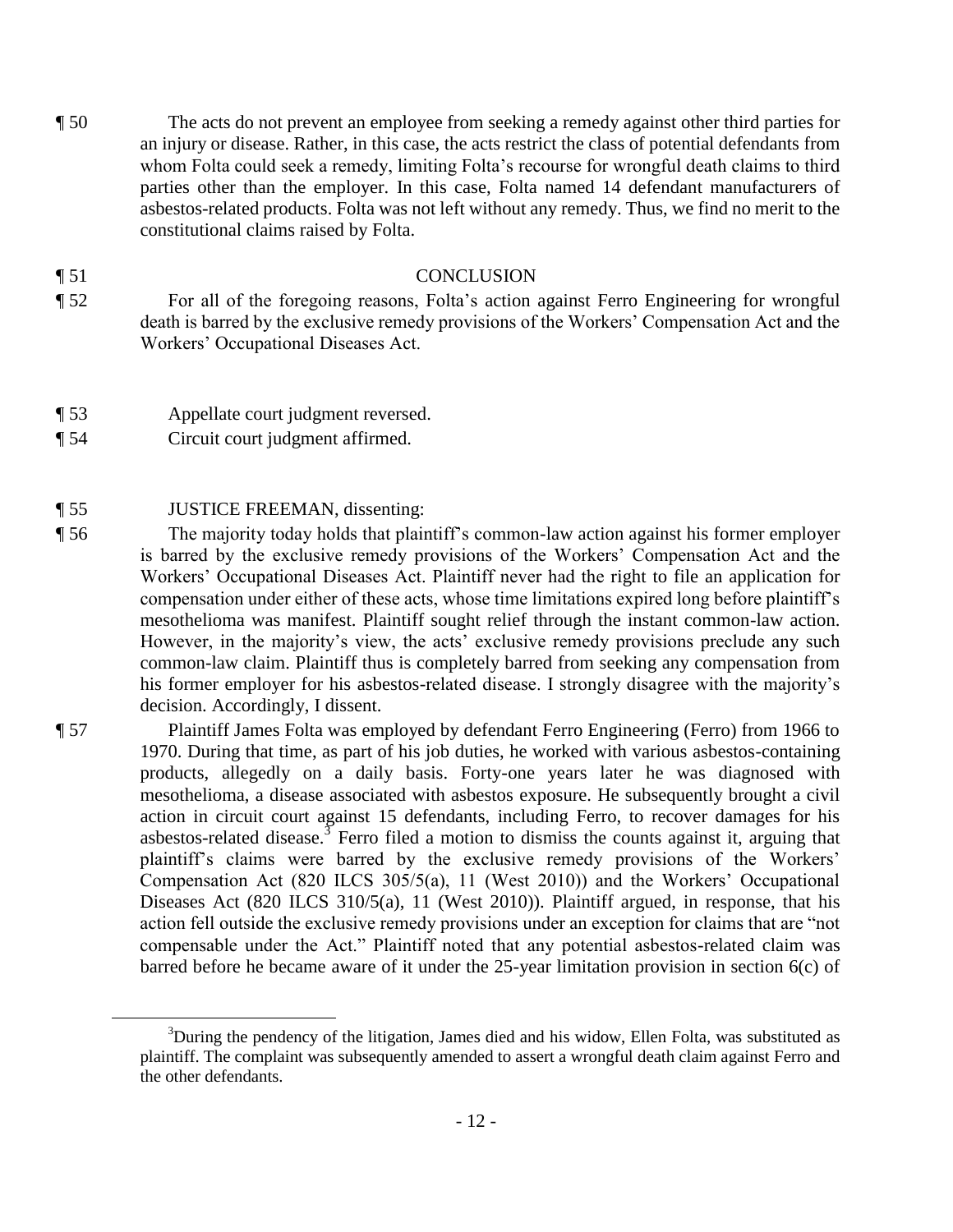the Workers' Occupational Diseases Act (820 ILCS 310/6(c) (West 2010)),<sup>4</sup> and his action in circuit court was not barred. The circuit court granted Ferro's motion to dismiss, concluding the action was barred by the exclusive remedy provisions. Following resolution of the claims against the remaining defendants, plaintiff appealed from the dismissal of the claims against Ferro.

¶ 58 In a unanimous opinion, the appellate court reversed and remanded. 2014 IL App (1st) 123219. Regarding the exclusivity provisions of the Workers' Compensation Act and the Workers' Occupational Diseases Act, the court noted the scope of these provisions is not absolute. The court pointed to *Meerbrey v. Marshall Field & Co.*, 139 Ill. 2d 455, 463 (1990), which listed four exceptions to the Workers' Compensation Act's exclusivity provisions. Under those exceptions, an injured employee may still bring a common law action against his employer if he can prove that: (1) the injury was not accidental; (2) the injury did not arise from his employment; (3) the injury was not received during the course of his employment; or (4) the injury is " 'not compensable under the Act.' " 2014 IL App (1st) 123219, ¶ 27 (quoting *Meerbrey*, 139 Ill. 2d at 463); accord *Collier v. Wagner Castings Co.*, 81 Ill. 2d 229, 237 (1980). Plaintiff argued that the fourth exception, for injuries "not compensable under the Act," should apply to enable him to bring a common-law claim against his former employer, where any potential claim for recovery under the Workers' Compensation Act or the Workers' Occupational Diseases Act was time-barred before he became aware of his injury. Ferro argued, in response, that the appellate court should adopt a narrow reading of "not compensable under the Act" and find that an injury is not compensable only if it does not arise out of and in the course of employment. 2014 IL App (1st) 123219, ¶ 29. The court rejected Ferro's argument, correctly noting that Ferro's proposed definition of compensability "would render the fourth *Meerbrey* exception superfluous, since *Meerbrey* already contains explicit exceptions for injuries that did not arise from a worker's employment and injuries that were not received during the course of employment." *Id*. ¶ 30. The court held that the fourth *Meerbrey*  exception applied to allow plaintiff to bring a common law suit against Ferro. *Id*. ¶ 36. In the court's view, plaintiff's injury was "quite literally not compensable under the Act, in that all possibility of recovery is foreclosed because of the nature of plaintiff's injury." *Id*.

 $\overline{a}$ 

¶ 59 Here, the majority correctly notes that this case is about the interpretation of the exclusive remedy provisions of the Workers' Compensation Act and the Workers' Occupational Diseases Act. Those exclusivity provisions are set forth in sections 5 and 11 of each Act. Section 5(a) of the Workers' Occupational Diseases Act provides, in relevant part:

 ${}^{4}$ Section 6(c) of the Workers' Occupational Diseases Act provides: "In cases of disability caused by exposure to \*\*\* asbestos, unless application for compensation is filed with the Commission within 25 years after the employee was so exposed, the right to file such application shall be barred." 820 ILCS 310/6(c)(West 2010). Section 1(f) of the same act provides: "[I]n cases of occupational disease caused by \*\*\* the inhalation of \*\*\* asbestos dust [no compensation shall be payable unless disablement occurs] \*\*\* within 3 years after the last day of the last exposure to the hazards of such disease \*\*\*." 820 ILCS 310/1(f) (West 2010). Finally, section 6(d) of the Workers' Compensation Act, which is similar to section 6(c) of the Workers' Occupational Diseases Act, provides: "In any case of injury caused by exposure to \*\*\* asbestos, unless application for compensation is filed with the Commission within 25 years after the last day that the employee was employed in an environment of \*\*\* asbestos, the right to file such application shall be barred." 820 ILCS 305/6(d) (West 2010).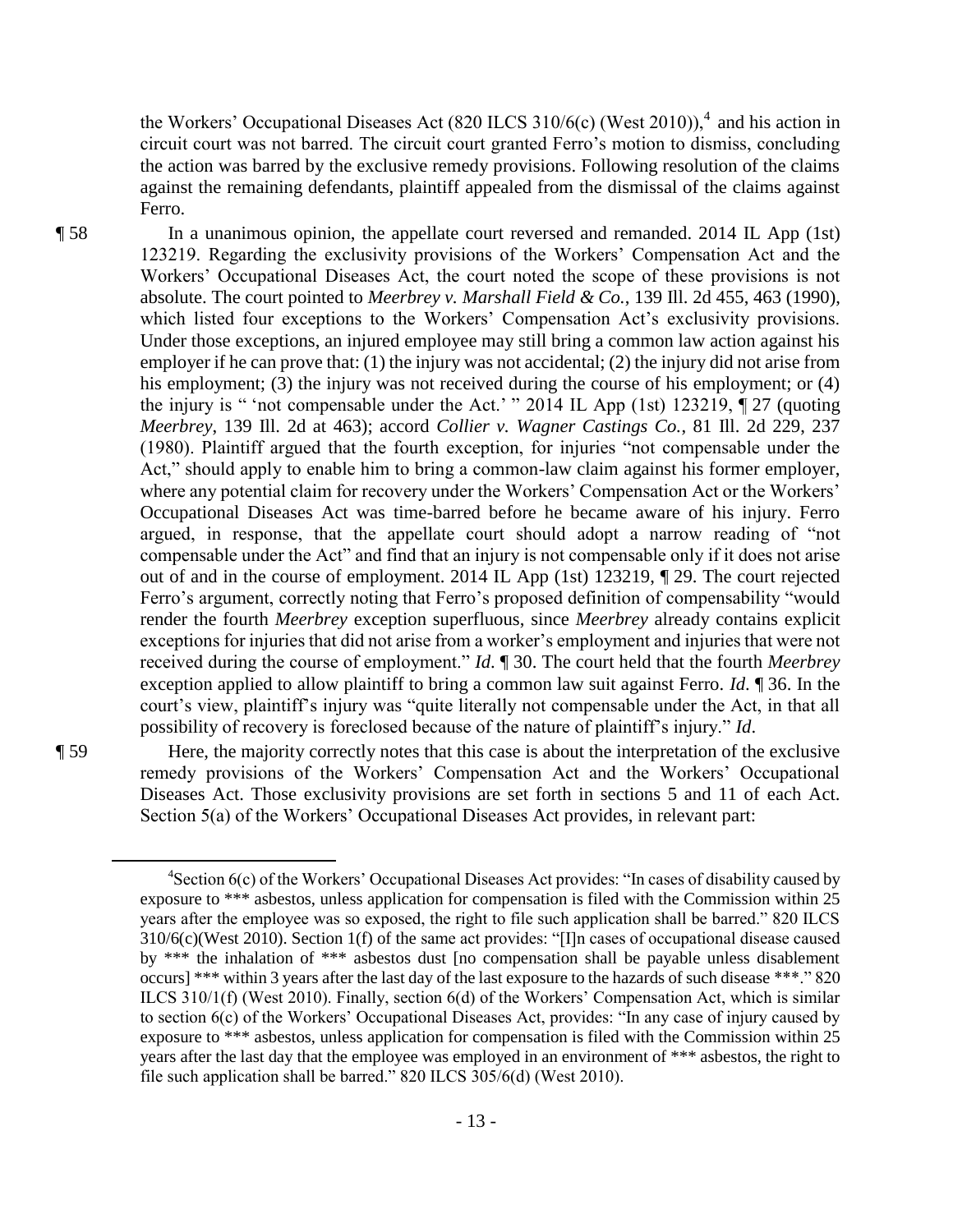"§ 5. (a)There is no common law or statutory right to recover compensation or damages from the employer \*\*\* for or on account of any injury to health, disease, or death therefrom, other than for the compensation herein provided \*\*\*." 820 ILCS 310/5(a) (West 2010).

¶ 60 Similarly, section 11 of the same Act provides:

"§ 11. The compensation herein provided for shall be the full, complete and only measure of the liability of the employer bound by election under this Act and such employer's liability for compensation and medical benefits under this Act shall be exclusive and in place of any and all other civil liability whatsoever, at common law or otherwise, to any employee or his legal representative on account of damage, disability or death caused or contributed to by any disease contracted or sustained in the course of the employment." 820 ILCS 310/11 (West 2010).

The corresponding exclusivity provisions in sections 5(a) and 11 of the Workers' Compensation Act (820 ILCS 305/5(a), 11 (West 2010)) are viewed analogously for purposes of judicial construction. *James v. Caterpillar Inc.*, 242 Ill. App. 3d 538, 549-50 (1993) (exclusivity provisions of Workers' Compensation Act and Workers' Occupational Diseases Act "are homologous for purposes of judicial construction").

¶ 61 In interpreting these exclusivity provisions, the majority looks, as did the appellate court, to the *Meerbrey* exceptions, particularly the fourth exception, under which an injured employee may still bring a common law action against his employer if he can prove that "the injury was not compensable under the Act." *Meerbrey*, 139 Ill. 2d at 463. However, the majority's interpretation of the fourth exception is quite different from that of the appellate court, which held that the exception applied here because plaintiff's injury was "quite literally not compensable under the Act, in that all possibility of recovery is foreclosed because of the nature of plaintiff's injury." 2014 IL App (1st) 123219,  $\parallel$  36. In contrast, the majority appears to agree with Ferro that whether an injury is compensable is defined by the scope of the Act's coverage, and not on the particular employee's ability to recover benefits. See *supra* ¶ 16. After looking at several of this court's decisions, including *Moushon v. National Garages, Inc.*, 9 Ill. 2d 407 (1956), the majority states: "[S]ince 1956, this court has held that despite limitations on the amount and type of recovery under the Act, the Act is the employee's exclusive remedy for workplace injuries." *Supra* ¶ 30.

¶ 62 In *Moushon*, the plaintiff alleged that during the course of his work, a safety device on the man lift he was riding failed and he suffered internal injuries, including a ruptured urethra, and was left impotent. The employer provided medical, surgical and hospital services related to the injury under the Workers' Compensation Act. The employer also paid, and the plaintiff received, compensation for the period of his temporary disability, in accordance with the Workers' Compensation Act. *Moushon*, 9 Ill. 2d at 409. However, the plaintiff also filed a common-law negligence suit against the employer seeking additional damages for his resulting permanent impotence. This court held that the plaintiff's suit for additional damages was barred by the Workers' Compensation Act's exclusive remedy provision. The court further concluded that even if it were assumed that the plaintiff could not recover statutory compensation for every element of damages (*i.e.*, his impotence), "[h]e still is covered by the act and sustained an accidental injury for which he received compensation benefits." *Id.* at 410-11.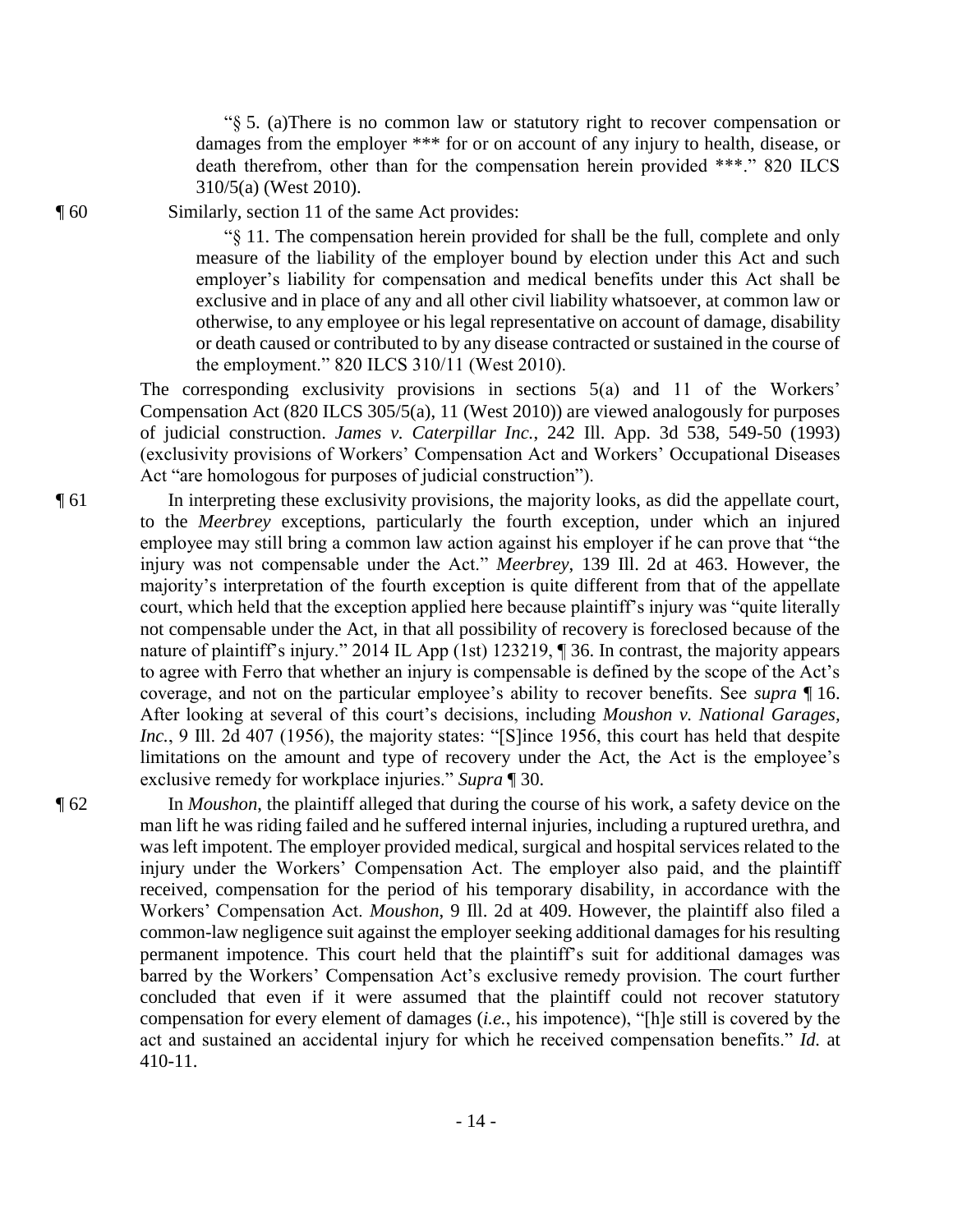- ¶ 63 *Moushon* fits within the majority's statement that "despite limitations on the amount and type of recovery under the Act, the Act is the employee's exclusive remedy for workplace injuries." *Supra* ¶ 30. In *Moushon*, the plaintiff's injury was within the Workers' Compensation Act's "coverage formula" (*id.* at 411) and the plaintiff received compensation for that injury. That the plaintiff might not have been able to recover statutory compensation for a particular element said to arise from his injury does not entitle him to file a common-law action against his employer for additional damages.
- ¶ 64 But that is not the situation in the case at bar, where plaintiff was barred from recovering *any* compensation from his former employer for his injury. As the appellate court stated: "[P]laintiff's injury is quite literally not compensable under the Act, in that all possibility of recovery is foreclosed because of the nature of plaintiff's injury." 2014 IL App (1st) 123219, ¶ 36. Plaintiff's "injury" was mesothelioma, which has an average latency period of 30 to 50 years. *Tooey v. AK Steel Corp.*, 81 A.3d 851, 863 (Pa. 2013). Plaintiff's mesothelioma was not manifest until 41 years after he left Ferro, far beyond the 25-year statutory limitation in effect. "Through no fault of his own, plaintiff never had an opportunity to seek compensation under the Act." 2014 IL App (1st) 123219, ¶ 36.
- ¶ 65 At a minimum, *Moushon*, which formed a basis for the majority's "exclusive remedy" assertion (*supra* ¶¶ 26-28) is inapposite to the case at bar.
- ¶ 66 Another difficulty with the majority's analysis is that, while acknowledging that this case requires interpretation of the exclusive remedy provisions of the Workers' Compensation Act and the Workers' Occupational Diseases Act, the majority's interpretation of these provisions includes, at most, only scant mention of the canons of statutory construction.
- ¶ 67 The construction of a statute is guided by familiar principles. The primary objective in construing a statute is to ascertain and give effect to the intention of the legislature. *Chicago Teachers Union, Local No. 1 v. Board of Education of the City of Chicago*, 2012 IL 112566, ¶ 15. The most reliable indicator of that intent is the statutory language, which must be given its plain and ordinary meaning. *Hubble v. Bi-State Development Agency of the Illinois-Missouri Metropolitan District*, 238 Ill. 2d 262, 268 (2010). A statute is viewed as a whole, with all relevant parts considered. *Sylvester v. Industrial Comm'n*, 197 Ill. 2d 225, 232 (2001). Each word, clause and sentence of a statute must be given a reasonable meaning, if possible, and should not be rendered superfluous. *Chicago Teachers Union*, 2012 IL 112566, ¶ 15; *Sylvester*, 197 Ill. 2d at 232. The court may consider the reason for the law, the problems sought to be remedied, the purposes to be achieved, and the consequences of construing the statute one way or another. *Hubble*, 238 Ill. 2d at 268. In construing a statute, courts presume that the General Assembly did not intend absurdity, inconvenience, or injustice. *Michigan Avenue National Bank v. County of Cook*, 191 Ill. 2d 493, 504 (2000); *Sylvester*, 197 Ill. 2d at 232.
- ¶ 68 There is also a principle that expressly applies to the construction of the Workers' Compensation Act. "In construing the provisions of the Workmen's Compensation Act, all portions thereof must be read as a whole and in such manner as to give to them the practical and liberal interpretation intended by the legislature." *Vaught v. Industrial Comm'n*, 52 Ill. 2d 158, 165 (1972); *K. & R. Delivery, Inc. v. Industrial Comm'n*, 11 Ill. 2d 441, 445 (1957).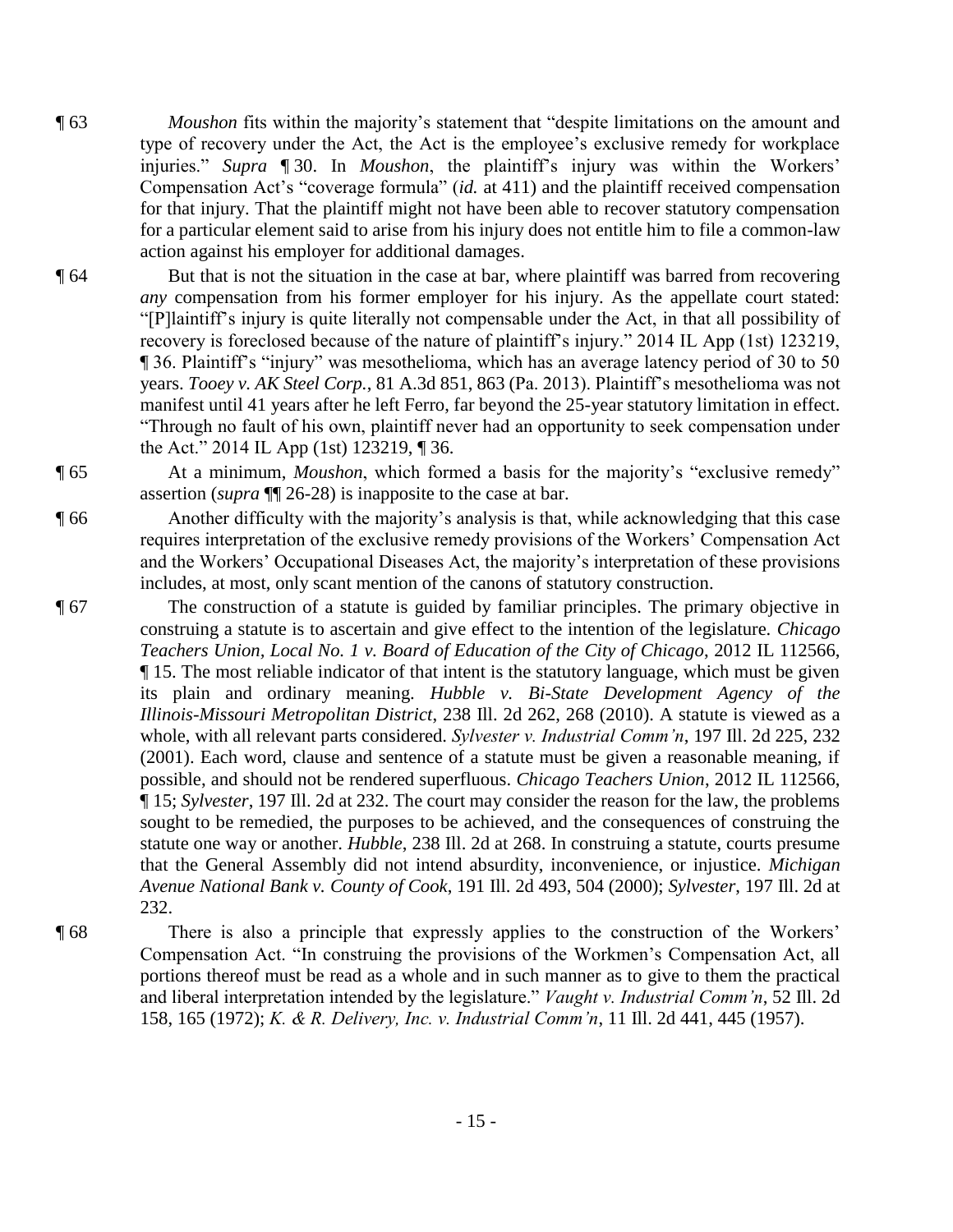- ¶ 69 Of particular importance here is the rule that, in construing a statute, the court may consider the reason for the law, the problems sought to be remedied, the purposes to be achieved, and the consequences of construing the statute one way or another. *Hubble*, 238 Ill. 2d at 268.
- ¶ 70 This court has described the Workers' Compensation Act as "a humane law of a remedial nature whose fundamental purpose is to provide employees and their dependents prompt, sure and definite compensation, together with a quick and efficient remedy, for injuries or death suffered in the course of employment." *General American Life Insurance Co. v. Industrial Comm'n*, 97 Ill. 2d 359, 370 (1983); see also *Pathfinder Co. v. Industrial Comm'n*, 62 Ill. 2d 556, 563 (1976) ("The Act is remedial in nature in that it is intended to provide financial protection for the injured worker."); *cf*. *Collier*, 81 Ill. 2d at 241 ("[T]he basic purpose of workmen's compensation [is] to place the cost of industrial accidents upon the industry.").
- ¶ 71 The benefits of the Workers' Compensation Act are not limited to workers, however. Advantages accrue to both sides. The Workers' Compensation Act "imposes liability without fault upon the employer and, in return, prohibits common law suits by employees against the employer." *Meerbrey*, 139 Ill. 2d at 462. The Workers' Compensation Act's exclusive remedy provision thus "is part of the *quid pro quo* in which the sacrifices and gains of employees and employers are to some extent put in balance, for, while the employer assumes a new liability without fault, it is relieved of the prospect of large damage verdicts." 9 Arthur Larson *et al*., Larson's Workers' Compensation Law  $\S$  100.01(1) (2015). This is naturally a two-way proposition.

"[T]he employer should be spared damage liability only when compensation liability has actually been provided in its place, or, to state the matter from the employee's point of view, rights of action for damages should not be deemed taken away except when something of value has been put in their place." *Id*. § 100.04.

¶ 72 It is instructive to look at the majority's interpretation of the exclusive remedy provisions in terms of the consequences of that interpretation. According to the majority, the acts are the employee's exclusive remedy for workplace injuries, even where, as here, plaintiff never had an opportunity to seek such compensation because his occupational mesothelioma was not manifest until long after the statutory time limitations had elapsed. As the appellate court stated, "plaintiff's injury is quite literally not compensable under the Act, in that all possibility of recovery is foreclosed because of the nature of plaintiff's injury." 2014 IL App (1st) 123219, ¶ 36. "Through no fault of his own, plaintiff never had an opportunity to seek compensation under the Act." *Id*. Under the majority's interpretation of the exclusivity provisions, plaintiff is barred not only from recovering compensation benefits under the acts, but from recovering against his former employer under the common law as well. The majority's interpretation runs directly counter to the acts' purpose (see *General American Life Insurance*, 97 Ill. 2d at 370 (describing Workers' Compensation Act as "a humane law of a remedial nature whose fundamental purpose is to provide employees and their dependents prompt, sure and definite compensation")), as well as the assertion (regarding the *quid pro quo*) that "rights of action for damages should not be deemed taken away except when something of value has been put in their place" (9 Arthur Larson *et al*., Larson's Workers' Compensation Law § 100.04 (2015)). In addition, the majority's interpretation contradicts the principle that, in construing a statute, courts presume that the General Assembly did not intend absurdity, inconvenience, or injustice. *Michigan Avenue National Bank*, 191 Ill. 2d at 504; *Sylvester*, 197 Ill. 2d at 232.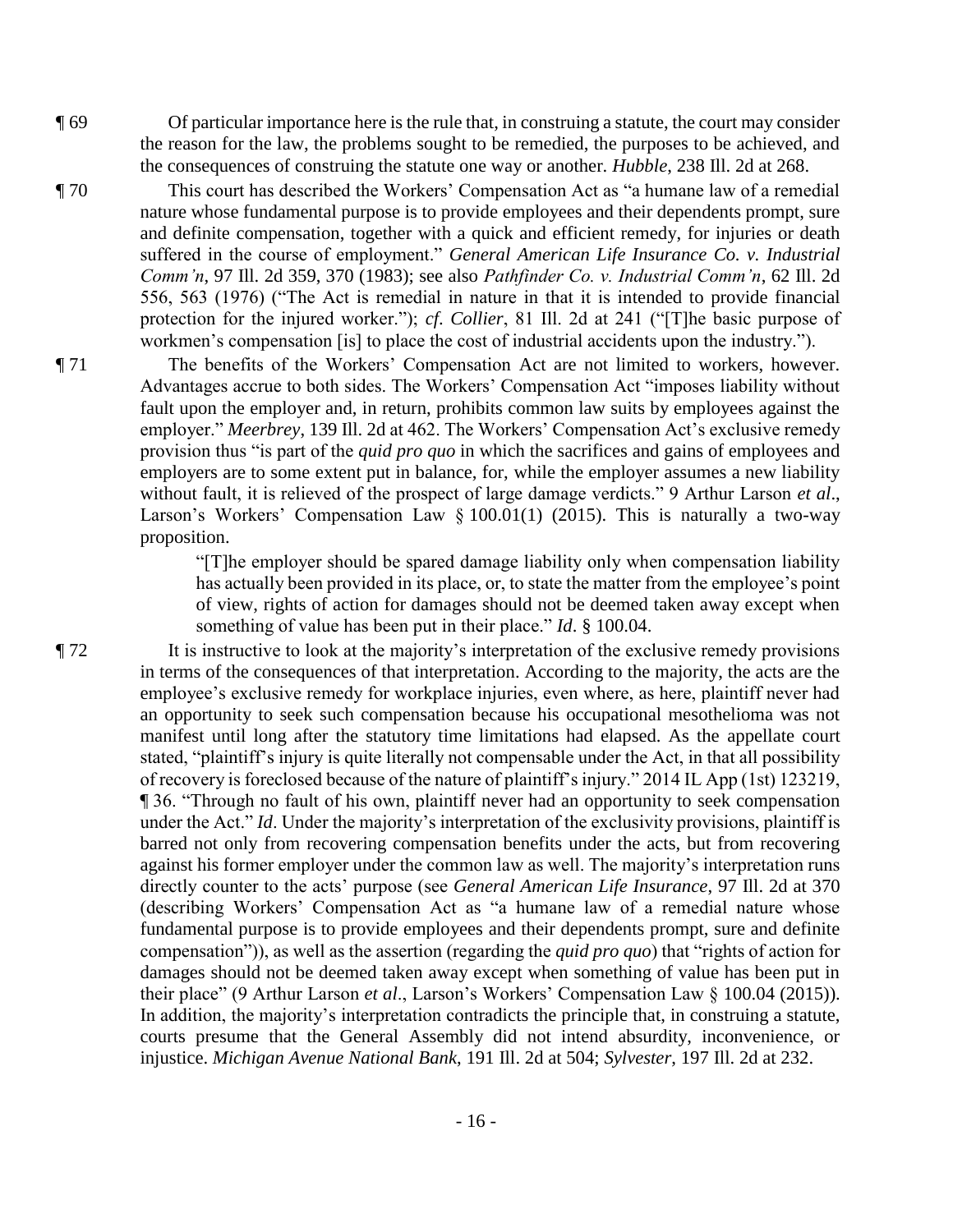- ¶ 73 In my view, the majority's interpretation cannot be the law. In elaborating on that interpretation, the majority asserts that section 6(c) of the Workers' Occupational Diseases Act—which imposes a 25-year time limit on applications for compensation in asbestos cases—"acts as a statute of repose and creates an absolute bar on the right to bring a claim." *Supra* ¶ 33. The majority explains that the purpose of a repose period is to terminate the possibility of liability after a defined period of time. "After the expiration of the repose period, there is no longer a recognized right of action." *Id.* That is exactly the point. If there is no longer a recognized right of action, then the employee's injury is not compensable under the Act, and the employee may bring (under the fourth *Meerbrey* exception) a common-law cause of action against his employer. As the appellate court below noted: "[P]laintiff's injury is quite literally not compensable under the Act, in that all possibility of recovery is foreclosed because of the nature of plaintiff's injury." 2014 IL App (1st) 123219, ¶ 36.
- ¶ 74 I find support for this view in Larson's Workers' Compensation Law, which sharply criticizes a case which, unlike *Moushon*, is almost exactly on point with the case at bar. In *Kane v. Durotest Corp.*, 182 A.2d 559 (N.J. 1962), the employee, Gloria Kane, worked for defendant Durotest from May 1946 to June 1950, except for a short interval in November and December 1947. During the course of her work, she was exposed to highly toxic beryllium compounds, the fumes and dust of which are capable of producing a pulmonary disease known as beryllium poisoning. The disease first manifested itself in her in January 1958, seven and a half years after she left Durotest. Gloria died one year later, in January 1959, at the age of 34, leaving surviving her husband and three children.

¶ 75 New Jersey's Workmen's Compensation Act provided, in pertinent part: " '[A]ll claims for compensation for compensable occupational disease hereunder shall be forever barred unless a petition is filed \*\*\*, within *five years* after the date on which the employee ceased to be exposed in the course of employment with the employer to such occupational disease; \*\*\*.' " (Emphasis added.) *Kane*, 182 A.2d at 560. Since Gloria's last employment exposure to beryllium was in June 1950, and her occupational disease did not manifest until January 1958, the five-year statutory time limitation elapsed long before she was aware of her illness.

¶ 76 Gloria's husband brought a common-law action individually and as administrator of her estate to recover damages against Durotest for its negligence in exposing her to beryllium poisoning during the course of her employment. Defendant moved for judgment, arguing the case was governed by the Workmen's Compensation Act. The trial court granted the motion and dismissed the case, and the Supreme Court of New Jersey affirmed, citing the exclusivity of the Workmen's Compensation Act. *Id.* at 560-62. The court stated:

> "[W]hen compensation benefits for occupational diseases, including berylliosis, were authorized and brought within the substantive and administrative scheme of the Workmen's Compensation Act, that remedy, with its advantages and its qualifications, was exclusive and in lieu of the former common law right. The legislative action must be considered as occupying and preempting the field; all other remedies were thereby abrogated." *Id.* at 561.

Professor Larson's treatise scathingly censures this case:

"Other jurisdictions, including Illinois and Pennsylvania, have refused to follow the *twisted logic* in Kane that would (1) bar the claim because it was unknown at the time the statute of repose expired and (2) bar the civil action because of the exclusive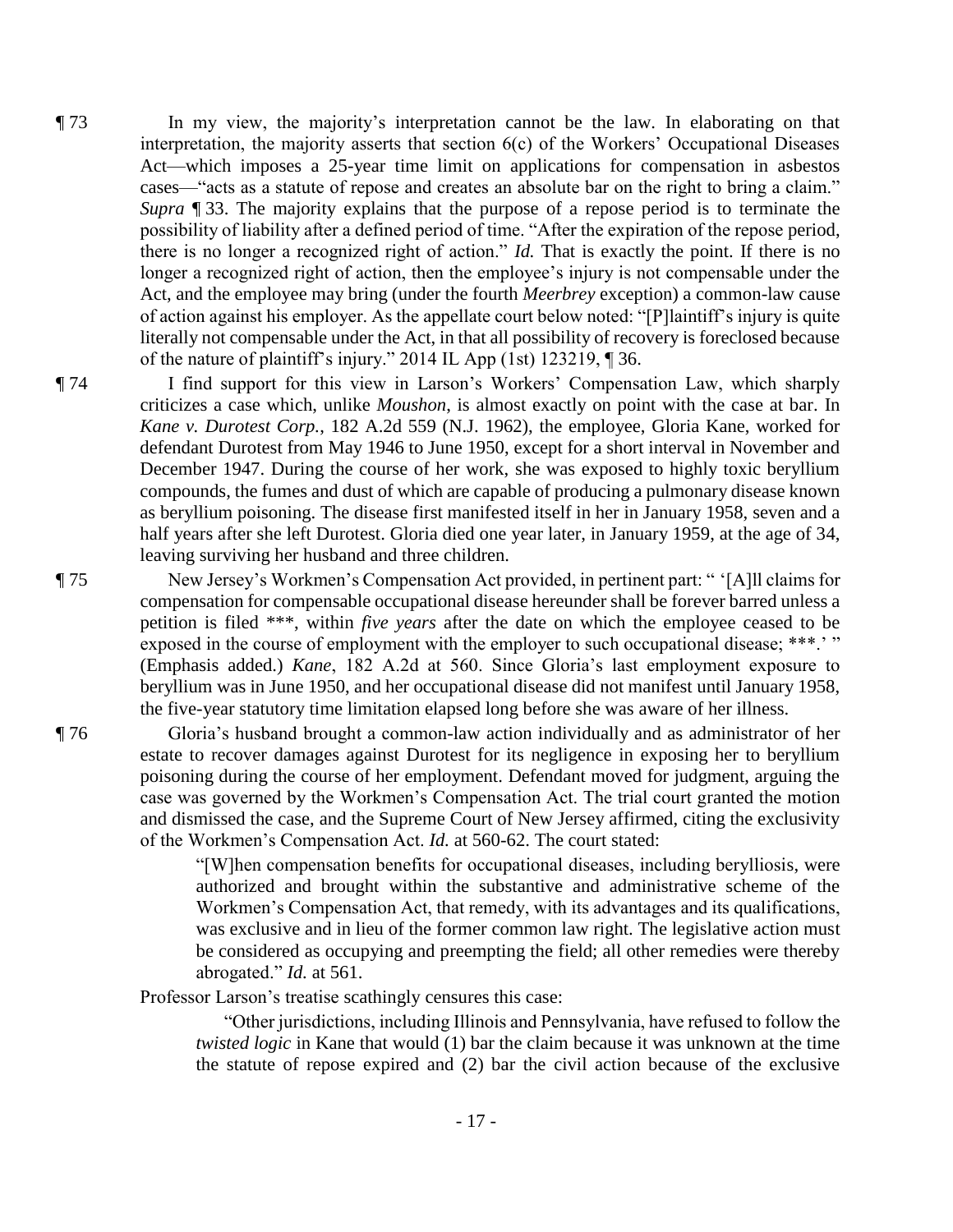remedy provisions of the state's workers' compensation law." (Emphasis added.) 9 Larson's Workers' Compensation Law § 100.05(3)(b) (2015).

- ¶ 77 The treatise cites four Illinois cases and one Pennsylvania case that "refused to follow the twisted logic of Kane." The first Illinois case cited is the appellate court decision in the case at bar, followed by *Meerbrey* and two additional appellate court decisions. The Pennsylvania case is *Tooey v. AK Steel Corp.*, 81 A.3d 851 (Pa. 2013), which is briefly discussed in the majority's opinion, extensively discussed in plaintiff's (appellee's) brief, and mentioned in a footnote in defendant Ferro's (appellant's) brief.
- ¶ 78 *Tooey* is a consolidation of two appeals. In the first case, John Tooey worked for Ferro Engineering (apparently the same defendant as in the case at bar) as an industrial salesman of asbestos products from 1964 until 1982, during which time he was exposed to asbestos dust. In December 2007, Tooey developed mesothelioma and died less than one year later. In the other case, Spurgeon Landis worked for Alloy Rods, Inc., from 1946 until 1982. He, too, was exposed to asbestos throughout his employment and in July 2007 was diagnosed with mesothelioma.
- ¶ 79 Section 301(c)(2) of the Pennsylvania Workers' Compensation Act (Workers' Compensation Act) provided that " 'whenever occupational disease is the basis for compensation, for disability or death under this act, it shall apply only to disability or death resulting from such disease and occurring within three hundred weeks after the last date of employment in an occupation or industry to which [the employee] was exposed to hazards of such disease.' " (Emphasis omitted.) *Tooey*, 81 A.3d at 857. Both Tooey's and Landis's mesothelioma manifested some 25 years after their last date of employment where they were exposed to asbestos, far beyond the 300-week limitation period in section  $301(c)(2)$  of the Workers' Compensation Act.
- ¶ 80 In 2008, Tooey, Landis, and their spouses (appellants) filed separate tort actions against multiple defendants, including their employers (collectively, employers). The employers filed motions for summary judgment, alleging that appellants' causes of action were barred by the exclusivity provision of section 303(a) of the Workers' Compensation Act. The appellants responded that a tort action is permitted against an employer where, as here, a disease falls outside the jurisdiction, scope, and coverage of the Workers' Compensation Act. The trial court agreed with the appellants and denied the employers' motions for summary judgment. On appeal, the Superior Court reversed the trial court's decision. In the instant consolidated appeal, the Pennsylvania Supreme Court reversed the decision of the Superior Court and remanded.
- ¶ 81 The Supreme Court held that claims for occupational disease which manifested outside the 300-week period prescribed by the Workers' Compensation Act did not fall within the purview of the Workers' Compensation Act, and, therefore, the Workers' Compensation Act's exclusivity provision did not preclude injured employees from filing common-law claims against their employers. In reaching this conclusion, the court stated:

"[T]he consequences of Employers' proposed interpretation of the Act to prohibit an employee from filing an action at common law, despite the fact that [the] employee has no opportunity to seek redress under the Act, leaves the employee with *no remedy*  against his or her employer, a consequence that clearly contravenes the Act's intended purpose of benefitting the injured worker. It is inconceivable that the legislature, in